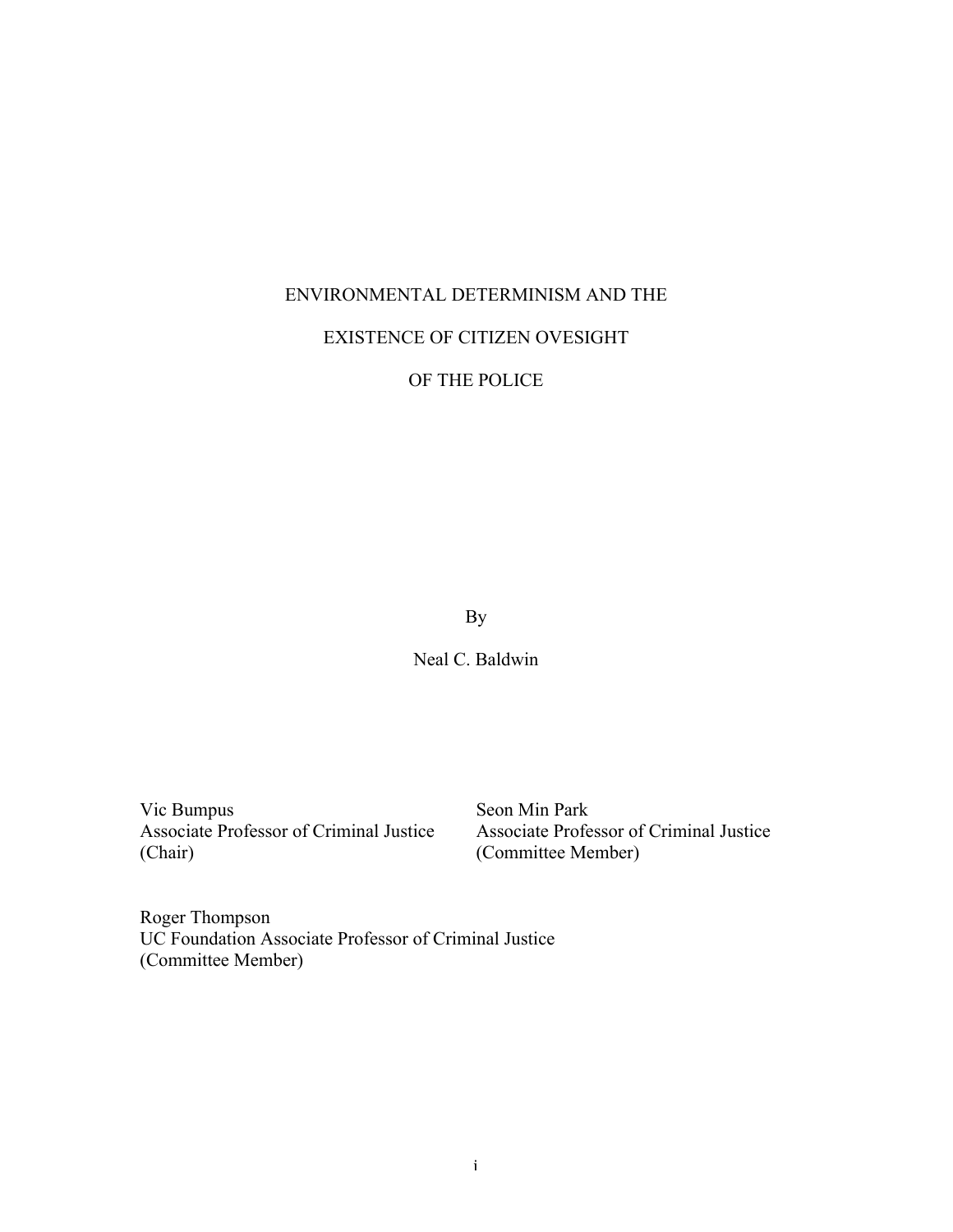## ENVIRONMENTAL DETERMINISM AND THE

# EXISTENCE OF CITIZEN OVERSIGHT

## OF THE POLICE

By

Neal C. Baldwin

A Thesis Submitted to the Faculty of the University of Tennessee at Chattanooga in Partial Fulfillment of the Requirements of the Degree of Master of Science in Criminal Justice

The University of Tennessee at Chattanooga Chattanooga, Tennessee

May 2014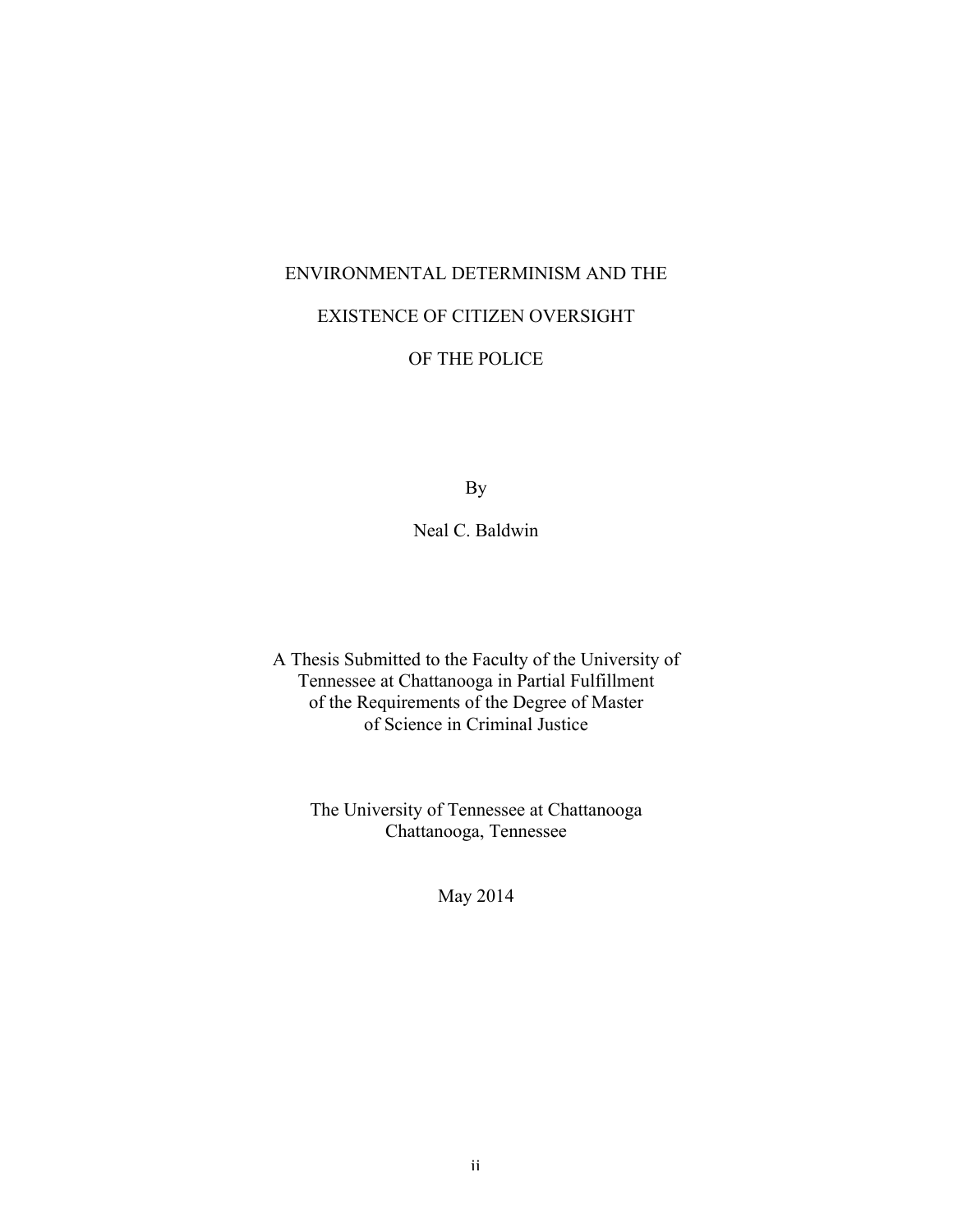## ABSTRACT

Developments in citizen oversight of the police have not gone unnoticed by policing scholars. Though the concept has been controversial and heavily debated, noticeable increases in these mechanisms are evident on both national and international levels, especially in the most populated metropolitan areas in the United States. There is, however, a research gap in that available scholarly inquiries have not empirically examined the existence of citizen oversight within an explanatory framework, cognizant of plausible theoretical assumptions. This research examines the existence of citizen oversight of the police in the 100 largest cities/agencies. The analysis supports the contention that the presence of collective bargaining, higher crime rates, and higher police-citizen ratios are statistically related to mere existence. The rate of citizen complaints (a factor alluded to in past research) fails to reach the pre-requisite level of significance. Findings are discussed within the context of environmental determinism, and implications for future study are outlined.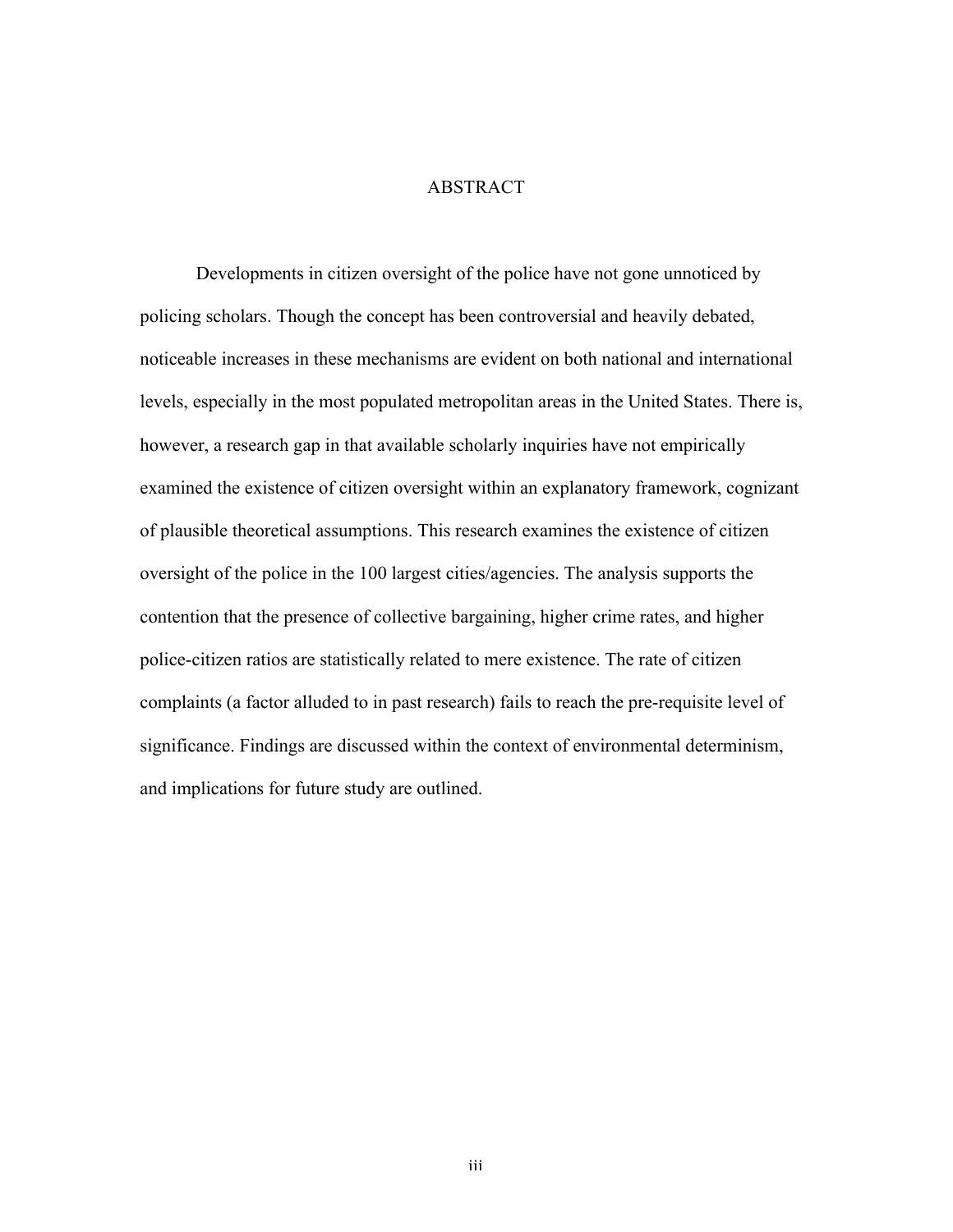## DEDICATION

This thesis is dedicated to those individuals who have significantly contributed to helping me achieve success throughout my educational career. I thank my parents, Ralph and Lucinda Baldwin, and my brother and his wife, Adam and Rachel Baldwin, for giving me constant support, advice, and encouragement to achieve and complete the goals I continue to set for myself. In addition, I thank the members of my research committee for taking time out of their lives to guide and assist me throughout this research and my master's degree program. Special thanks must also be given to my thesis chair, Dr. Vic Bumphus, for allowing me to study this unique field of criminal justice under his supervision. Without these exceptional individuals, I would not be where I am today. Thank you.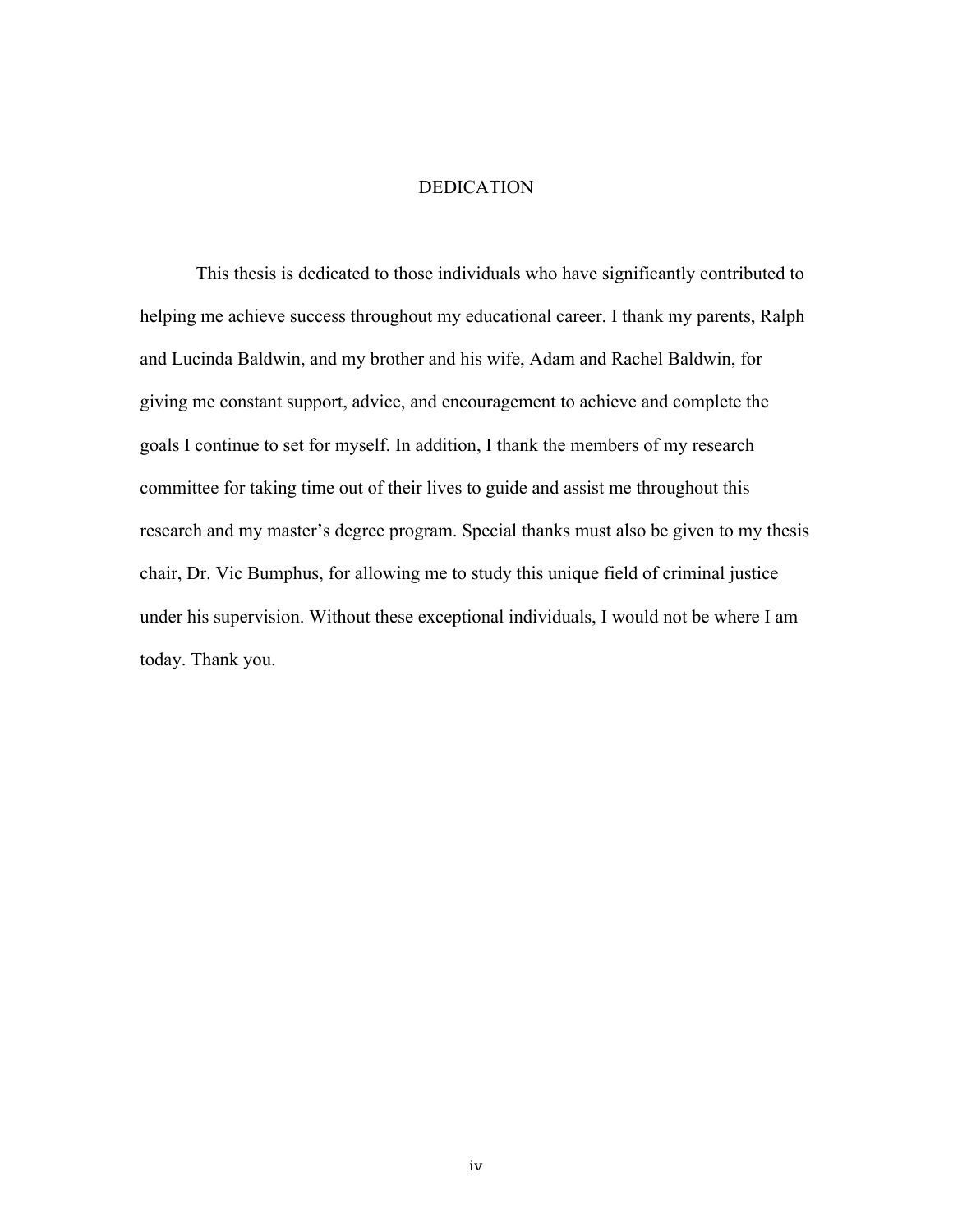# TABLE OF CONTENTS

| <b>CHAPTER</b> |  |
|----------------|--|
| $\mathbf{I}$   |  |
| $\Pi$ .        |  |
| III.           |  |
|                |  |
| $V_{\cdot}$    |  |
|                |  |
|                |  |
|                |  |
|                |  |
|                |  |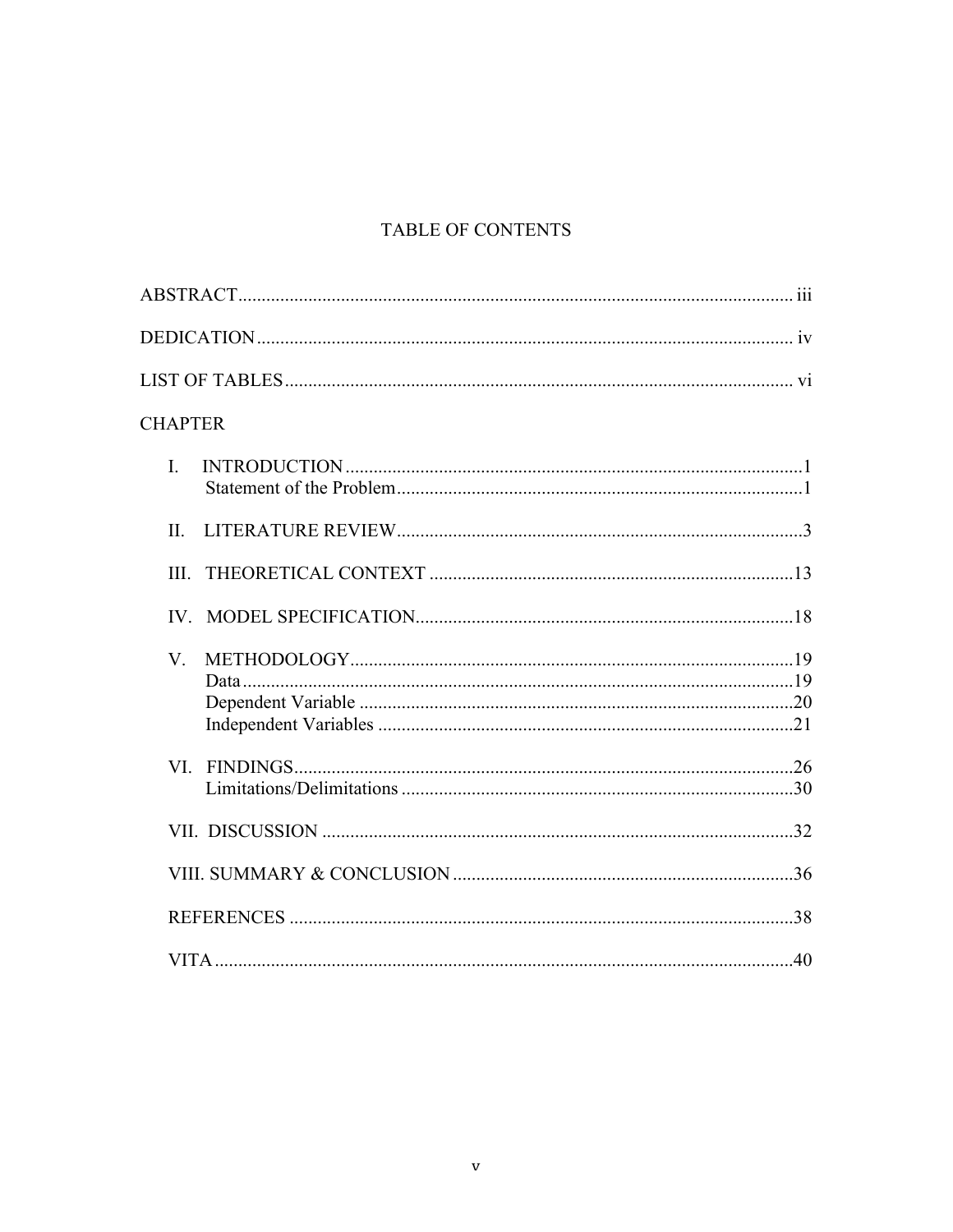# LIST OF TABLES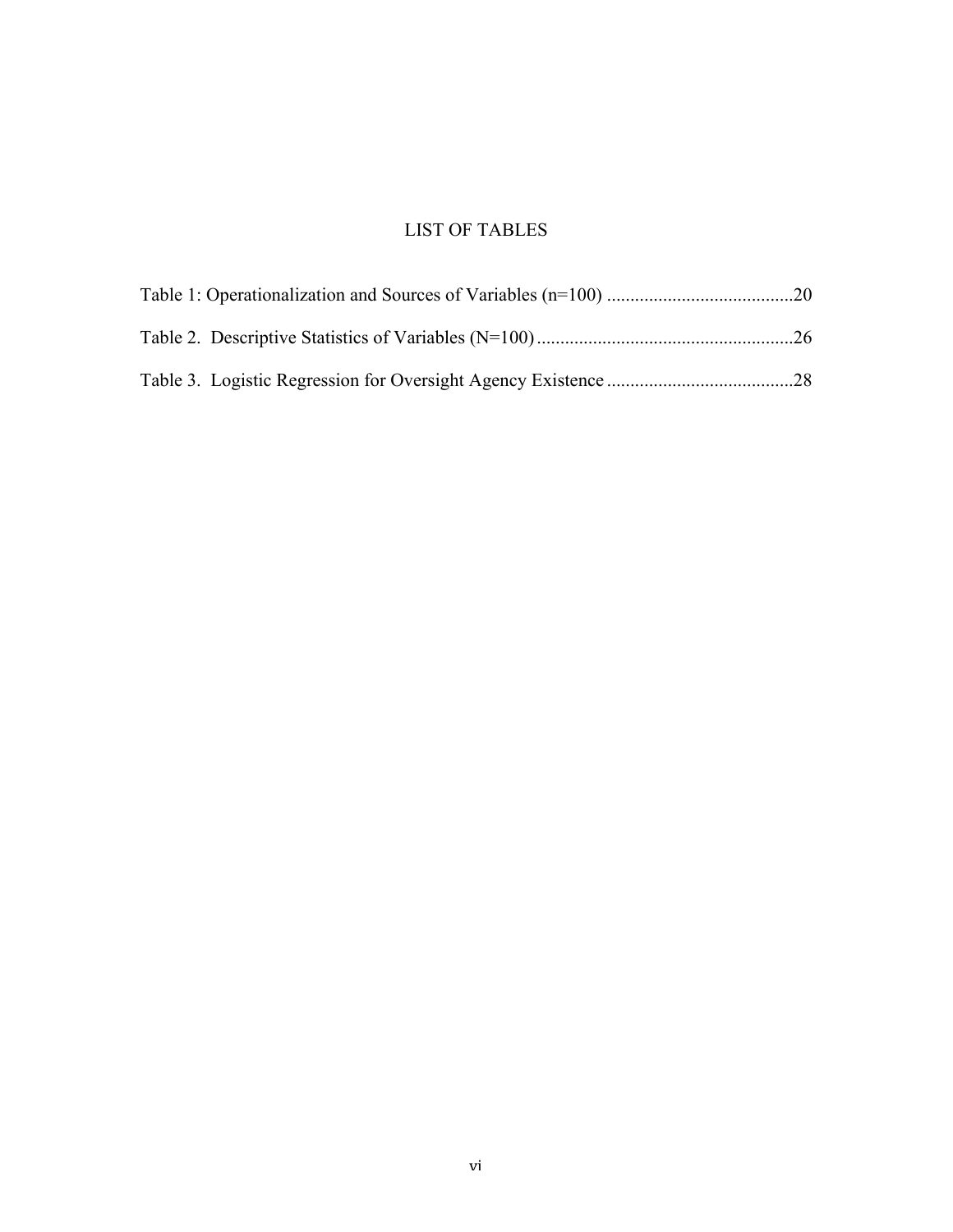## CHAPTER I

### Introduction

Until the late 1920s little serious attention was paid to police accountability in the United States. The onset of the reform era in policing (*circa* 1930) caused both scholars and police practitioners to reconsider police culture and behavior on the streets. Emanating from this reform ideology derived the conceptualization and existence of external police accountability among other proposed structural and philosophical changes. External review of the police has been a controversial and polemic issue with strong opposition on both sides – the police and community. Discourse in the area of external review has pondered two important questions: *who polices the police and who should*? Throughout its extensive and diverse century-old history, the creation of external accountability mechanisms has interested scholars in the fields of political science, sociology, history, criminal justice, and criminology. The existing body of research has been primarily descriptive examining growth, structure, function, and effectiveness. While the extant research has indeed grown, less than ample attention has been paid to what may be considered the most important question, *why do these entities exist in the first place*? Though scholarly discourse has certainly pondered this important question, the debate has been both limited and, decidedly, unscientific.

### *Statement of the Problem*

Albeit not specifically addressing explanation, past research does hint at some plausible explanatory variables (i.e., racial diversity, political change, unionization, and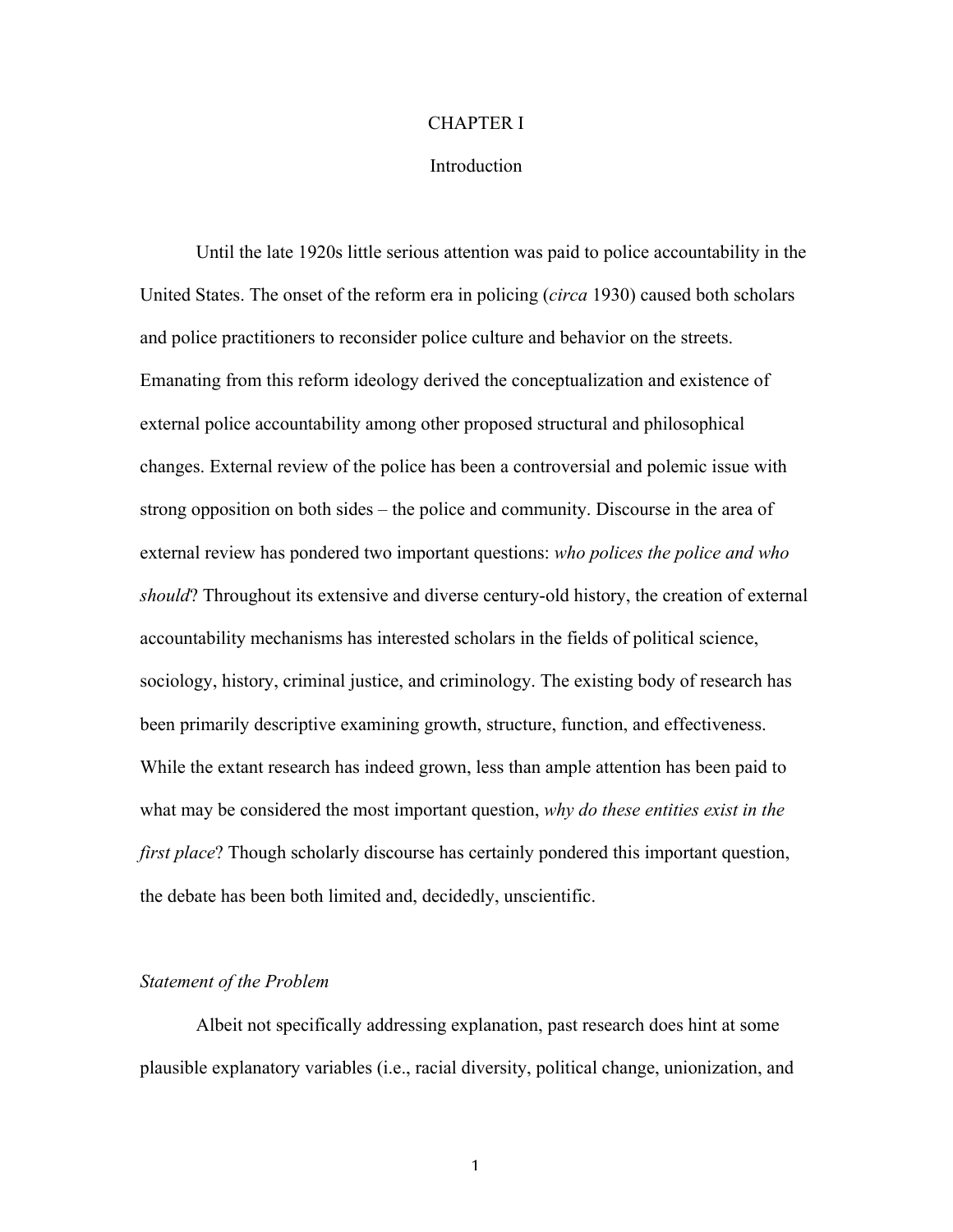population size). The essential problem is that most of this information has been logical, but nevertheless, anecdotal. Therefore, the need to develop both empirically- and theoretically-informed frameworks for understanding developments in this area is evident. Recognizing that predicting growth as opposed to predicting existence prompts divergent methodological approaches – one longitudinal and the other cross-sectional, the analysis here is limited to understanding and predicting the mere existence of external review of the police. The salience of the existence/growth factors is subjected to empirical analysis in order to provide a better framework for understanding contemporary external structures of police accountability. Theoretically, the analysis is placed within the broader context of environmental determinism and/or strategic choice orientations. The relevance of these theoretical positions will be discussed in greater detail later in the analysis.

Before examining the possible explanations for the existence of external police review, it is necessary to place police accountability within a historical context – tracing chronological developments since the 1920s. It is also necessary to synthesize the existing research on the topic, which helps to highlight some of the shortcomings addressed previously. Within the metamorphosis of external police review, the basic concept has been re-packaged, re-designed, re-named, and has, at times, all but disappeared, only to re-emerge. Once the concept has been clarified both practically and conceptually, potential factors thought to influence the existence of external review can be investigated more logically. After review and reflection, this analysis seeks to provide a foundation and beginning framework for understanding the existence of external police accountability structures.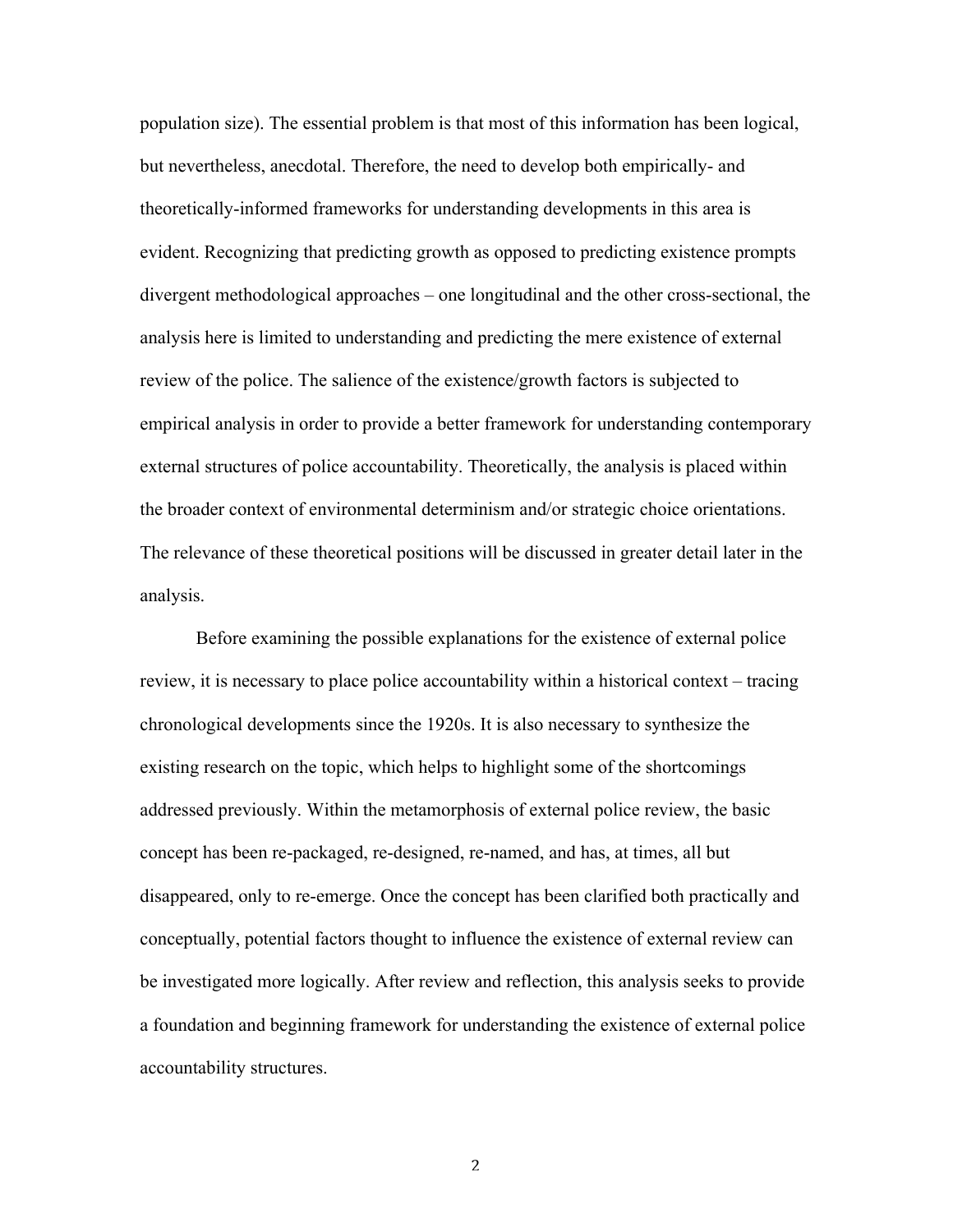## CHAPTER II

### Literature Review

Like in any democratic society, especially the United States, the problem of accountability in police agencies is one of the most difficult to address (Banks, 2013; Prenzler & Ronken, 2001; Stone & Bobb, 2002; Walker, 2001; Walker & Bumphus, 1992). Throughout the history of policing in the United States, a number of programs and policies have been created and implemented in order to help maintain a balance between governmental, bureaucratic power and bureaucratic responsiveness, with external review procedures as one of many platforms to address this issue (Banks, 2013; Prenzler & Ronken, 2001; Saltzstein, 1989; Stone & Bobb, 2002). As noted by Hudson (1971) and Burns and Hollwedel (2012), the civil rights movement roused interest among citizens concerning accountability in police agencies. The present research examines the existence of external accountability of the police in the United States; therefore, it is appropriate that we briefly consider the history and prevalence of these relatively new mechanisms.

In the United States, the idea of external review of policing first appeared in Los Angeles in 1928 (Banks, 2013; Walker, 2001). As the concept gradually began to spread, the Wickersham Commission, created by President Herbert Hoover, promoted external review and was the first comprehensive study of the American criminal justice system. From 1935 to the late 1950s, police departments in multiple cities attempted to adopt the concept without success. There were experimentations in New York City, Washington, D.C., Minneapolis, Rochester, and Philadelphia (Banks, 2013).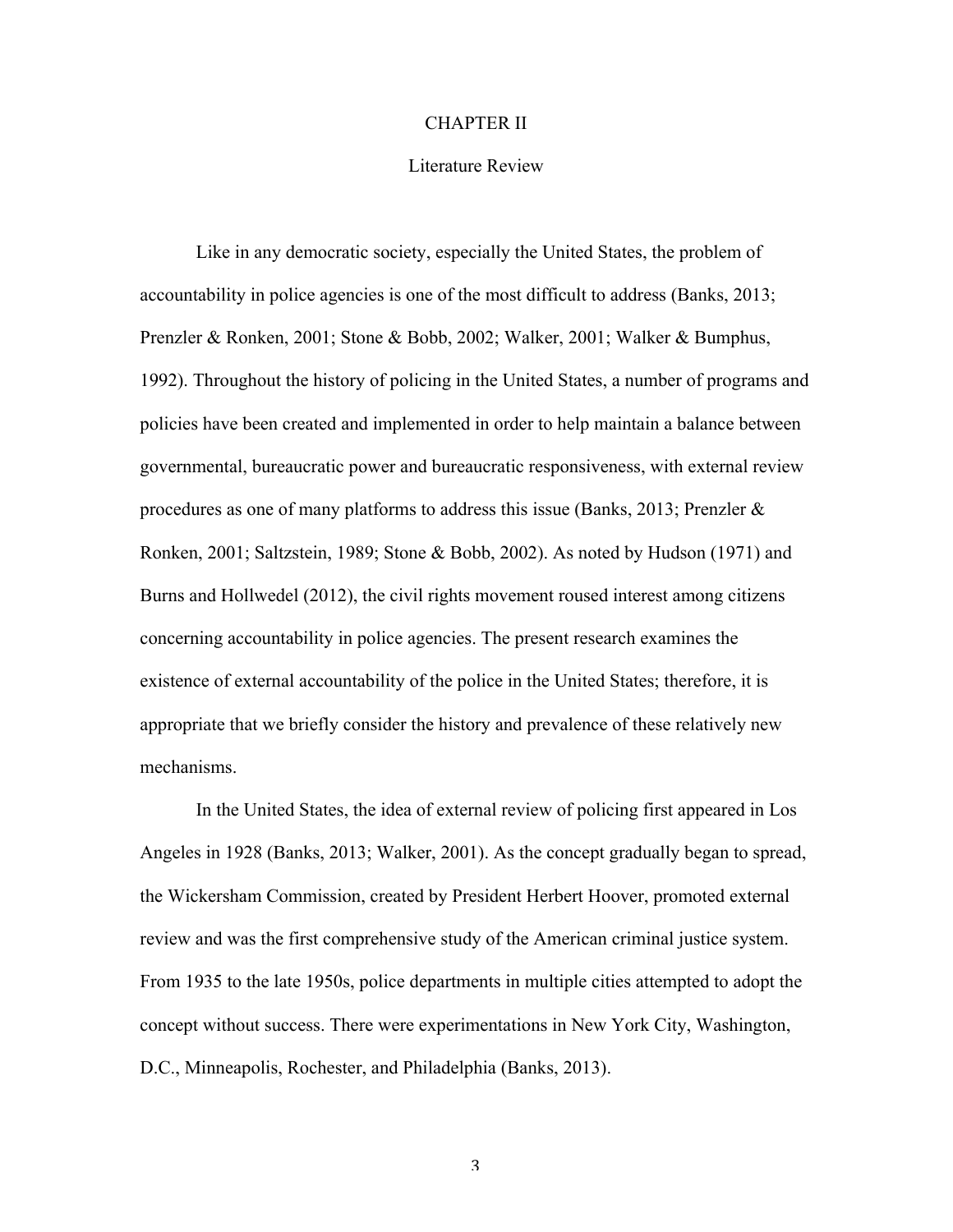While many external review organizations failed to sustain their existence, the Philadelphia Police Advisory Board (PAB), created in 1958, was able to endure for nearly a decade. Even though almost all proposals and attempts at external review were dismissed and eliminated by the 1960s, the PAB provided a breakthrough in reforming the methods of police accountability by successfully introducing an innovative citizen judgment of police policies, practices, and activities (Walker, 2001; Walker & Bumphus, 1992). Conversely, those individuals outside of the civil rights and civil liberties communities contributed to this elimination by declaring that the idea of external review was radical and dangerous (Bobb, 2002; Hollwedel & Burns, 2012; Hudson, 1971; Walker, 2001).

Shortly after the elimination of most external committees during the 1960s, a crisis of police-community relations became evident. This crisis, along with the burgeoning civil rights movement, provided a national platform for discourse on the need for external review of the police (Bobb, 2002; Hollwedel & Burns, 2012; Hudson 1971; Walker, 2001). Instances of police brutality, abuse of discretion, and racial discrimination gave support to proposals for changes in the way in which citizens could complain about the police (Bobb, 2002; Farrow & Pham, 2003; Ferdik, 2013; Goldsmith & Lewis, 2000, Hollwedel & Burns, 2012). Proposed changes resembled a rights-based, idiosyncratic perspective on the relationship between the police and citizens. Quite often, this resulted in promotion of individual redress for certain wrongdoings by a particular officer as the only objective of police accountability (Bobb, 2002; Goldsmith & Lewis, 2000; Hollwedel & Burns, 2012).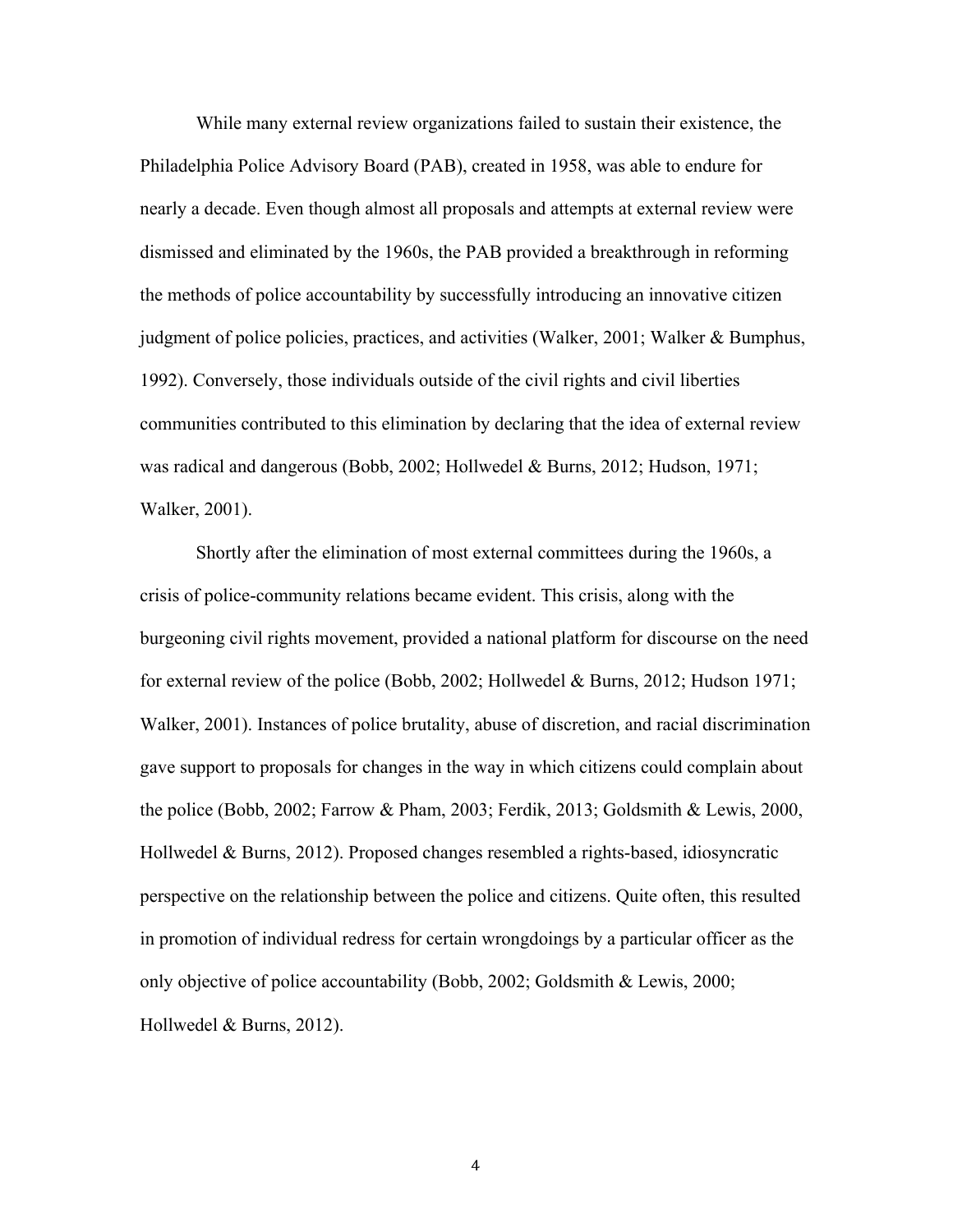Throughout the 1960s multiple research studies confirmed the backlash whereby citizens were threatened with criminal charges if complaints were made on an officer (Goldsmith & Lewis, 2000; Hollwedel & Burns, 2012; Walker, 2001). Additionally, the President's Crime Commission reported in 1967 that officers in larger cities were inadequately trained, poorly educated, and hardly ever supervised. This lack of preparedness on the part of law enforcement continued to contribute to the ongoing debate over whether external review should be implemented in cities plagued with these issues. By the end of the 1960s, many cities had unsuccessfully implemented external agencies (Walker, 2001; Walker & Bumphus, 1992). Those agencies that had mild, shortlived success ultimately came to their demise largely due to police unions utilizing political leverage in order to defeat proposals for external review (Walker, 2001). While this provided an era of decline for external review of the police, concern over police accountability began to surface as a central issue in policing in United States.

As concern over police accountability grew, many began to challenge and support the notion of reforming the method of police review, ultimately leading to a resurgence of external review (Bobb, 2002; Hollwedel & Burns, 2012; Walker, 2001; Walker & Bumphus, 1992). Contributing to this resurgence, the Knapp Commission in New York City published in 1972, revealed concern over police accountability and the ability of departments and agencies to review their own practices (Prenzler, 2000; Prenzler & Ronken, 2001; Walker, 2001). This report slowly spread throughout the nation as police accountability weighed heavily on departments. Thus, many departments began to implement some form of external review to address public concerns (Walker, 2001).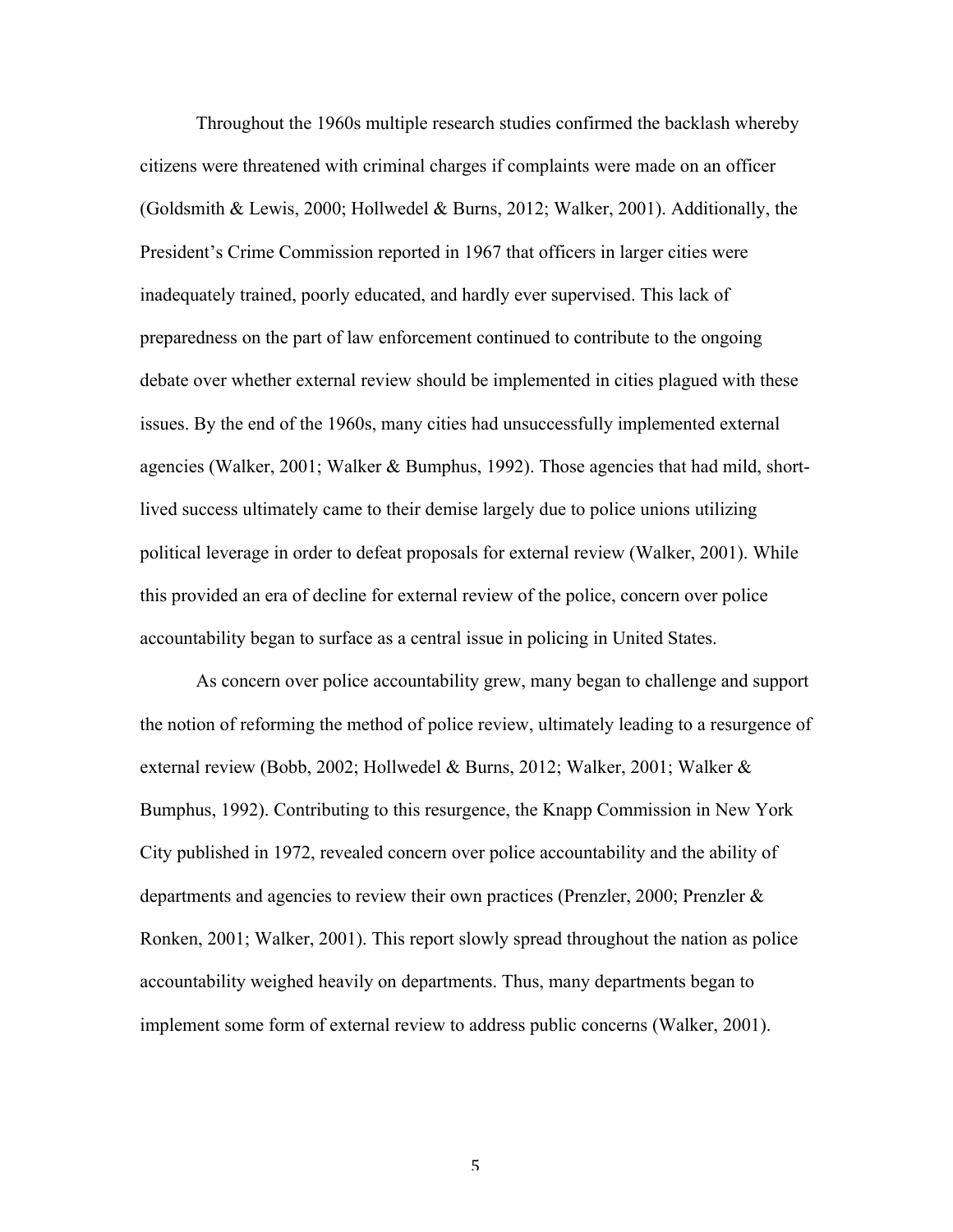By the 1980s and 1990s, citizen oversight (as opposed to review) had become a national movement (Banks, 2013; De Angelis, 2009; Walker, 2001; Walker & Bumphus, 1992). The new terminology of citizen oversight marked a new era in police accountability and sought to, at least, euphemistically, separate from the former terminology, which had fallen out of favor (Walker, 2001; Walker & Bumphus, 1992). As further evidence of a new era, the National Association of Citizen Oversight of Law Enforcement was created in 1985 (Walker and Bumphus, 1992). The concern over who polices the police had grown more prominent. As large cities saw change occurring with methods of police accountability, it had now become apparent that the growth of external oversight was in full swing (Banks, 2013; Walker, 2001). In 1992 over two-thirds of the police departments in our country's 50 largest cities had some form of external oversight of the police (De Angelis, 2009; Hollwedel & Burns, 2012; Walker, 2001; Walker & Bumphus, 1992). Growth continued to occur, and as of 2000, over 100 hundred different oversight committees were in existence with approximately 80 percent of those organizations in larger metropolitan cities (Bobb, 2002; De Angelis, 2009; Farrow & Pham, 2003; Walker, 2001).

Although there appears to be a traceable history of external oversight in this country, there are other facets of this concept that are somewhat ambiguous. From international developments to the variety in typologies, external oversight is an intricate and intriguing practice. For example, external oversight is not solely constricted to the United States and its police agencies (Banks, 2013; Porter & Prenzler, 2012; Ramirez & Randall, 2011; Stone, 2007; Stone & Bobb, 2002). Other countries implementing external oversight of the police include Canada, Mexico, Brazil, Columbia, the United Kingdom,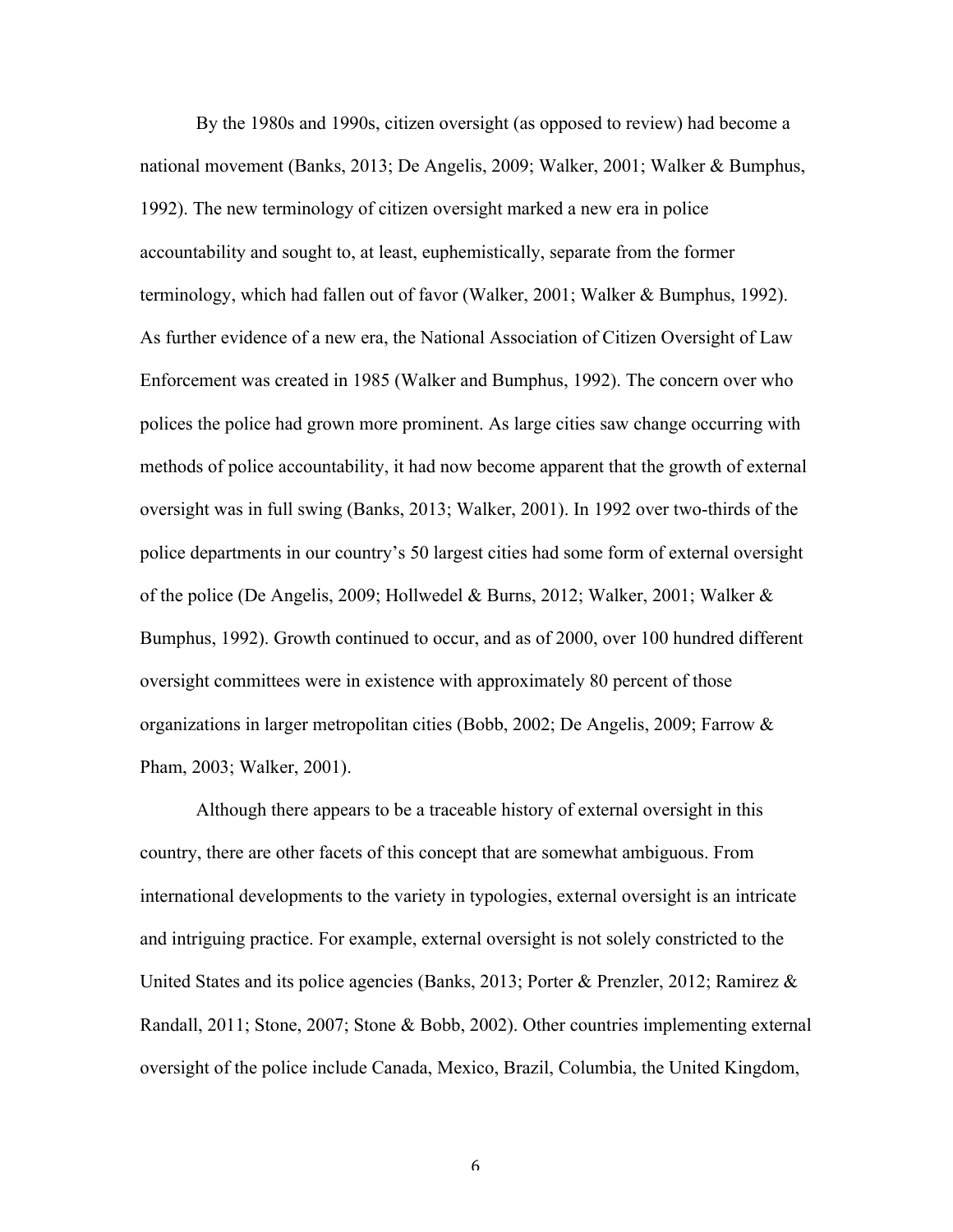Australia, Ecuador, Paraguay, and New Zealand (Banks, 2013; Porter & Prenzler, 2012; Ramirez & Randall, 2011; Stone, 2007; Stone & Bobb, 2002). Like the United States, oversight organizations present in other countries also use a variety of mechanisms and typologies to practice external oversight (Banks, 2013; Porter & Prenzler, 2012; Ramirez & Randall, 2011; Stone, 2007; Stone & Bobb, 2002).

Previous and current research provides us with a detailed description of the various methods utilized to practice citizen oversight. However, some police organizations may incorporate more than one type of oversight (Banks, 2013; De Angelis, 2009; Finn, 2000; Hollwedel & Burns, 2012; Porter & Prenzler, 2012; Prenzler & Ronken, 2001; Stone & Bobb, 2002; Walker, 2001; Walker & Bumphus, 1992). Even though there are four common types of oversight, some researchers contend that these types can be narrowed down to a smaller number (Banks, 2013; De Angelis, 2009; Finn, 2000; Hollwedel & Burns, 2012; Porter & Prenzler, 2012; Stone & Bobb, 2002; Walker, 2001; Walker & Bumphus, 1992). Therefore, it is better to clarify these types by discussing them individually so as to not confuse the different techniques of oversight.

The first type of oversight involves citizens investigating allegations and revealing findings to the chief administrative officer (Banks, 2013; Finn, 2000; Hollwedel & Burns, 2012; Porter & Prenzler; 2012; Prenzler & Ronken, 2001; Stone & Bobb, 2002; Walker, 2001; Walker & Bumphus, 1992). The second oversight category is where police officers investigate allegations and develop findings; then, citizens are able to review and recommend that a chief or sheriff accept or reject the findings from police investigations. The third type of citizen oversight incorporates an appeals process where complainants can appeal the discoveries of the investigation of a police or sheriff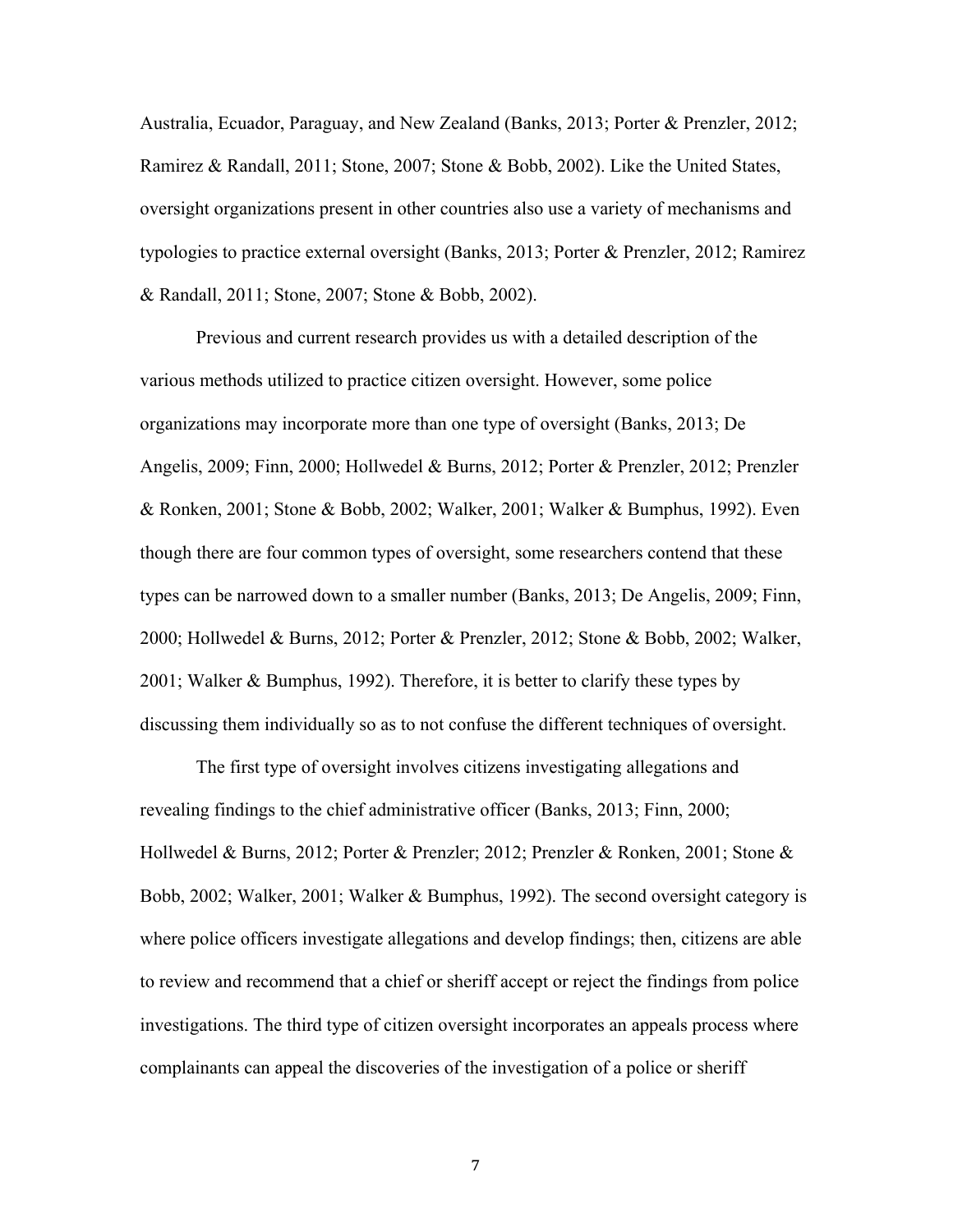department to citizens for oversight and review. These citizens ultimately review and recommend their own conclusions to a chief or sheriff. The final type of oversight grants an auditor investigative responsibility over the complaint process of a law enforcement agency. After investigating the complaint process, the auditor is obligated to report on the thoroughness and fairness of the aforementioned process to the public and police or sheriff's department (Banks, 2013; Finn, 2000; Hollwedel & Burns, 2012; Porter & Prenzler, 2012; Prenzler & Ronken, 2001; Stone & Bobb, 2002; Walker, 2001; Walker & Bumphus, 1992). Though contemporary agencies exhibit various combinations of these types, all agencies are advisory in nature (Walker 2001).

Even though external oversight takes on many forms in various settings, what can the available research tell us about its creation and growth? Does the extant research allow us to better understand the existence of citizen oversight? Lastly, what methodological approaches have been utilized to examine this phenomenon? Some research does hint at possible influential factors that have allowed for creation and growth. In essence, it is pertinent we examine research that has already been completed in order to better understand external oversight and how this particular study attempts to shed light on the issue.

The extant research provides relevant information regarding the concept of police accountability utilizing citizen oversight. While some inquiries have been descriptive investigations considering growth and existence, others have taken a more explanatory purpose examining possible explanations of existence. Additionally, several examinations have been evaluative in nature by considering the effectiveness of external oversight and civilian complaint processes. Walker & Bumphus (1992), for example, discussed the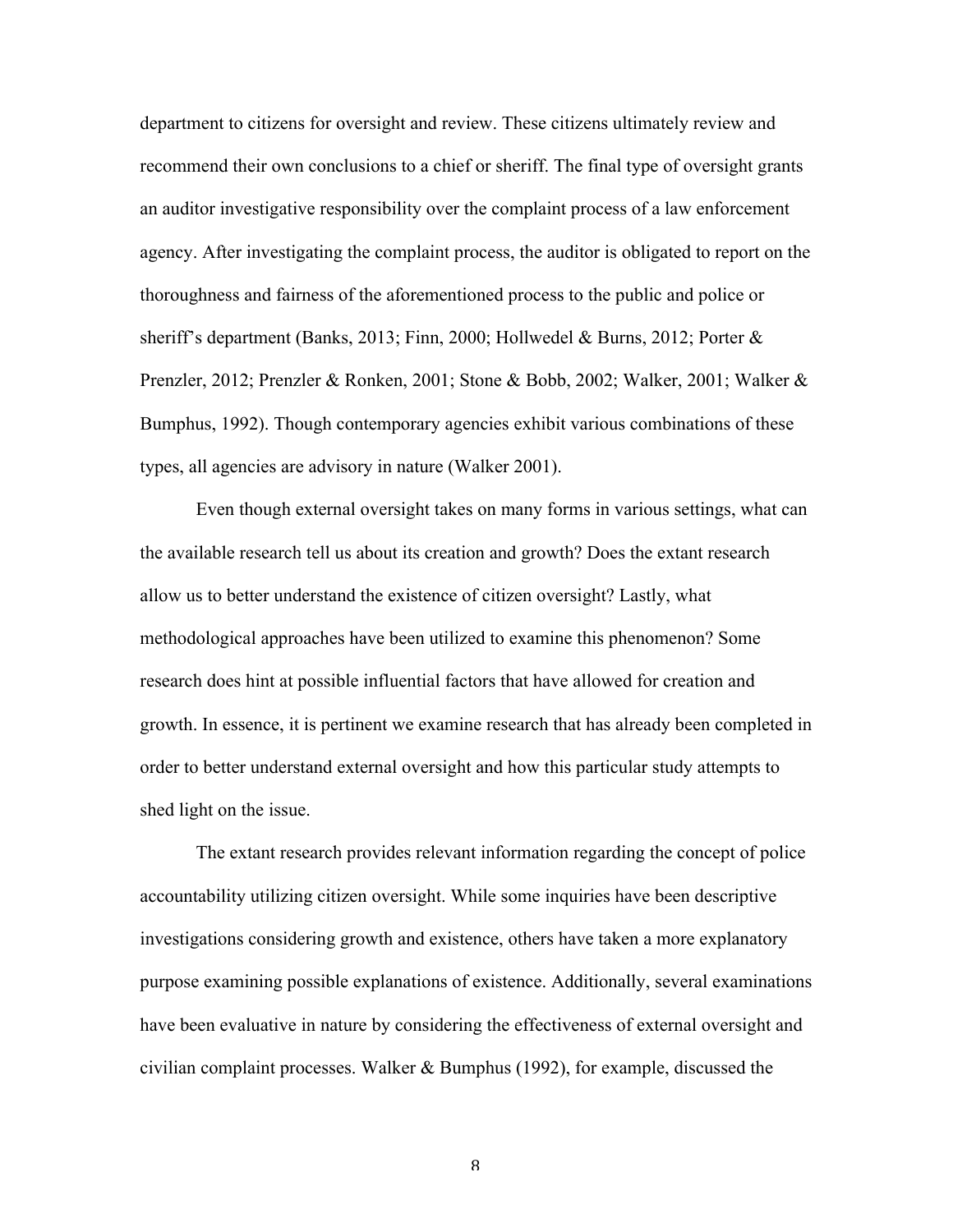effectiveness of external oversight while observing demographic characteristics and shifts in the balance of power in the context of municipal politics.

Additional information offered by some studies further exploits major issues that are considered to be relevant to the existence and growth of external oversight. These issues include the level of police-community relationships, behavior and actions of police officers, lack of police accountability, the type of external oversight implemented and its success, the influence of increased minority participation in local government, unionization, and other specific demographic features of the police environment (i.e., community and agency diversity). Although the aforementioned issues are important in relation to the growth and existence of external oversight, many are outside the scope of this research, but nevertheless should be briefly addressed for the purpose of continuity.

With some prevailing literature indicating that poor police-community relationships and the civil rights movement instigated the creation and growth of some oversight agencies, other research suggests that there are additional contributing factors (Banks, 2013; Bobb, 2002; Hollwedel & Burns, 2012; Hudson, 1971; Saltzstein, 1989; Stone & Bobb, 2002; Walker, 2001; Walker & Bumphus, 1992). Many researchers also contend that police accountability raised concern over a police officer's behavior and actions and helped stimulate the creation and growth of oversight organizations. Still, others argue that police accountability is not responsible for creation and growth but instead creation and growth stems from the lack of police accountability (Banks, 2013; Bobb, 2002; Hollwedel & Burns, 2012; Stone & Bobb, 2002; Walker, 2001).

Much of the research already present indicates that the behavior and actions of officers, due to the lack of police accountability, initially fueled factors that contributed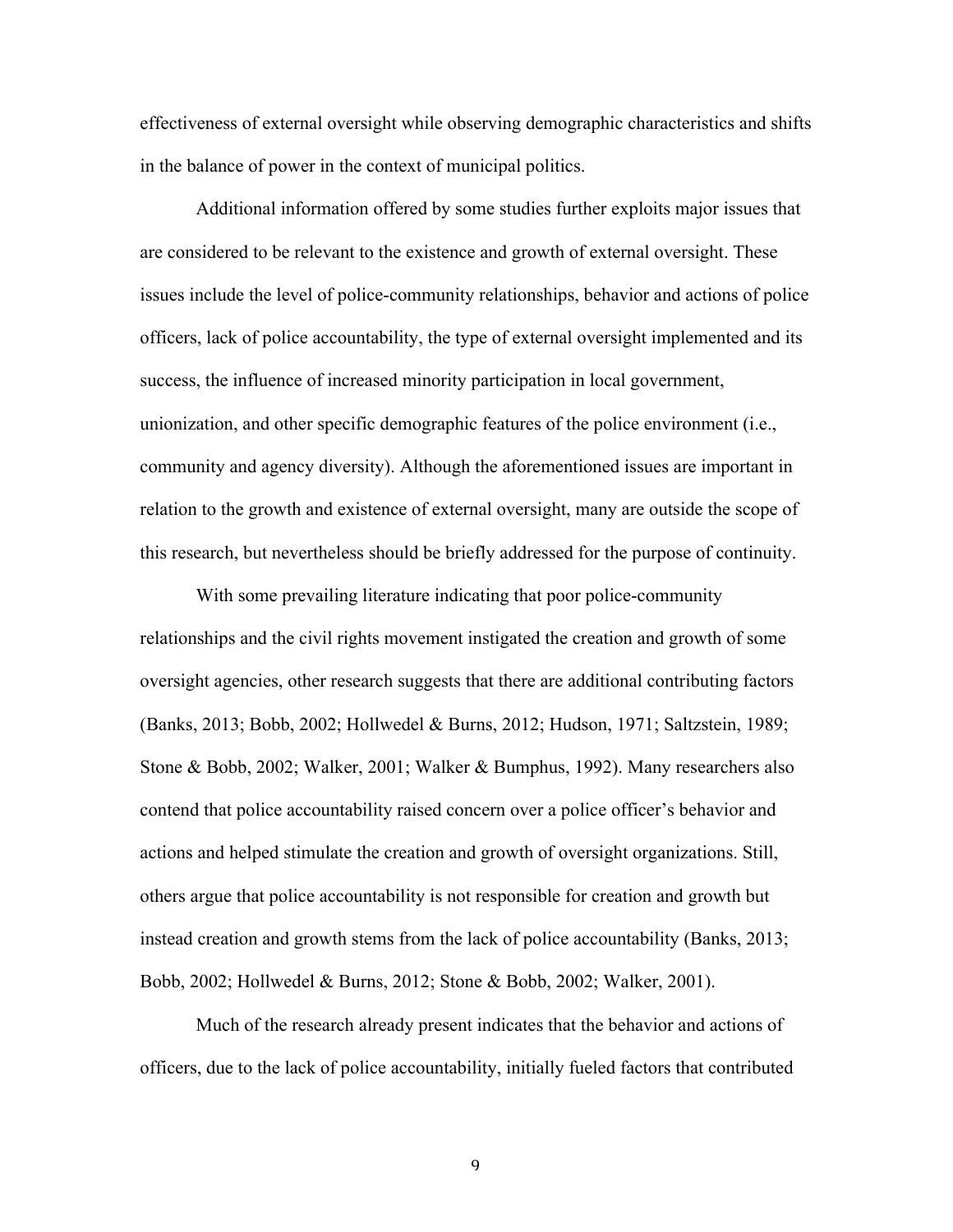to the creation of external oversight (Burns & Hollwedel, 2012; Goldsmith & Lewis, 2000; Ferdik, 2013; Farrow & Pham, 2003; Stone & Merrick, 2002; De Angelis, 2009; Bobb, 2002). In addition, many researchers have studied other factors as potential influential reasons why a department adopts and implements external oversight. One of these factors includes the type of external review that is adopted by a department. As mentioned above, there is a multitude of methods that can be incorporated in the external oversight process. Studies by Prenzler & Ronken (2001) and Perez (2000) point out the type of external review implemented by a department can predict whether or not that department decides to use a specific type and if it is successful. This also insinuates the notion that, depending on the type of method and its success, a local government's decision to implement external oversight can influence other departments to do the same.

In addition to the type of external oversight and its success, there are other research themes that have been utilized. For example, some studies have noted that the citizen complaint process for a department can be seen as a potential influencing factor as to why external oversight might be implemented. These studies imply that the quality of the citizen complaint process greatly influences the imposition of citizen oversight (Goldsmith & Lewis, 2000; Walker, 2001; Burns & Hollwedel, 2012). The concept of poor police-community relations with reference to a citizen complaint process does not necessarily mean there is a poor or unattended relationship between the police and community. On the other hand, it could mean that a citizen complaint process may not be efficient enough to fit the needs and desires of how a community would like its police department to handle certain issues.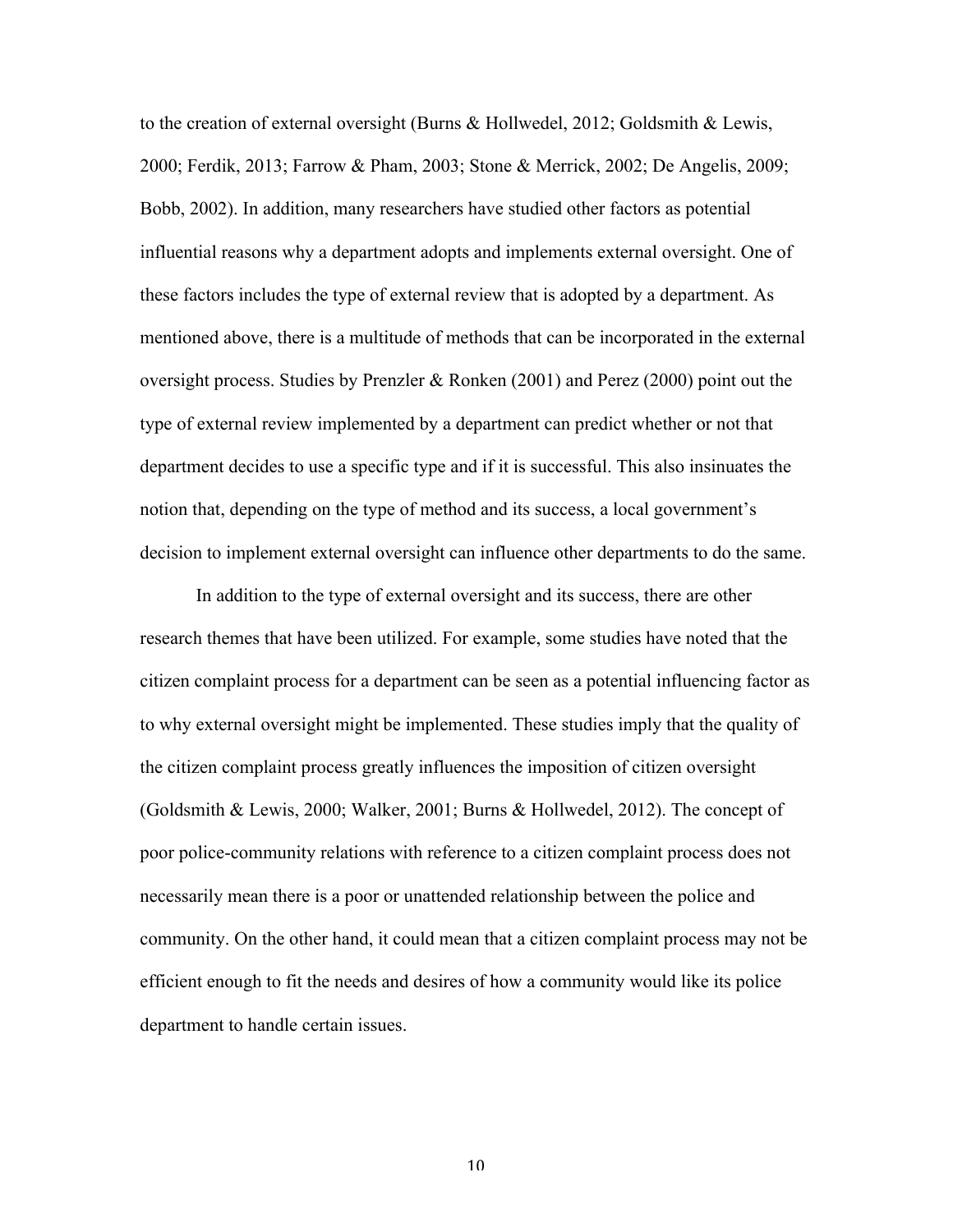Some research has also observed the influence of increased minority participation in local governments as yet another influential factor for creating external oversight (Walker & Bumphus, 1992; Saltzstein, 1989). Saltzstein (1989) indicates in her study that in some urban jurisdictions the implementation of external review of the police stemmed from a form of community-oriented policing geared to the needs of African American communities. In other words, external review of the police became a form of communityoriented policing to help address issues concerning a particular minority population. Satlzstein (1989) alludes to the notion that incorporating certain minority groups into the external review process enhances and addresses the issue of police-community relationships and provides an example of how external oversight can be instrumental in alleviating some community issues.

Burns & Hollwedel (2012) comment on the issue of police-community relationships in regards to the misuse and abuse of police authority as another reason for creating external oversight of police. They propose that the underlying premise of external oversight is the notion that even though citizens have to abide by a police officer's authority in terms of enforcing the law, they still retain the right to scrutinize externally through an unbiased and impartial review. Therefore, departmental experiences with misuse and abuse of authority may prompt the creation of external accountability methods in an effort to resolve both real and perceived problems in policing.

Walker & Bumphus (1992) also discuss the various factors for the existence and growth of external oversight. As part of their study, they indicate that demographic characteristics of cities do not appear to be a factor in the creation or growth of external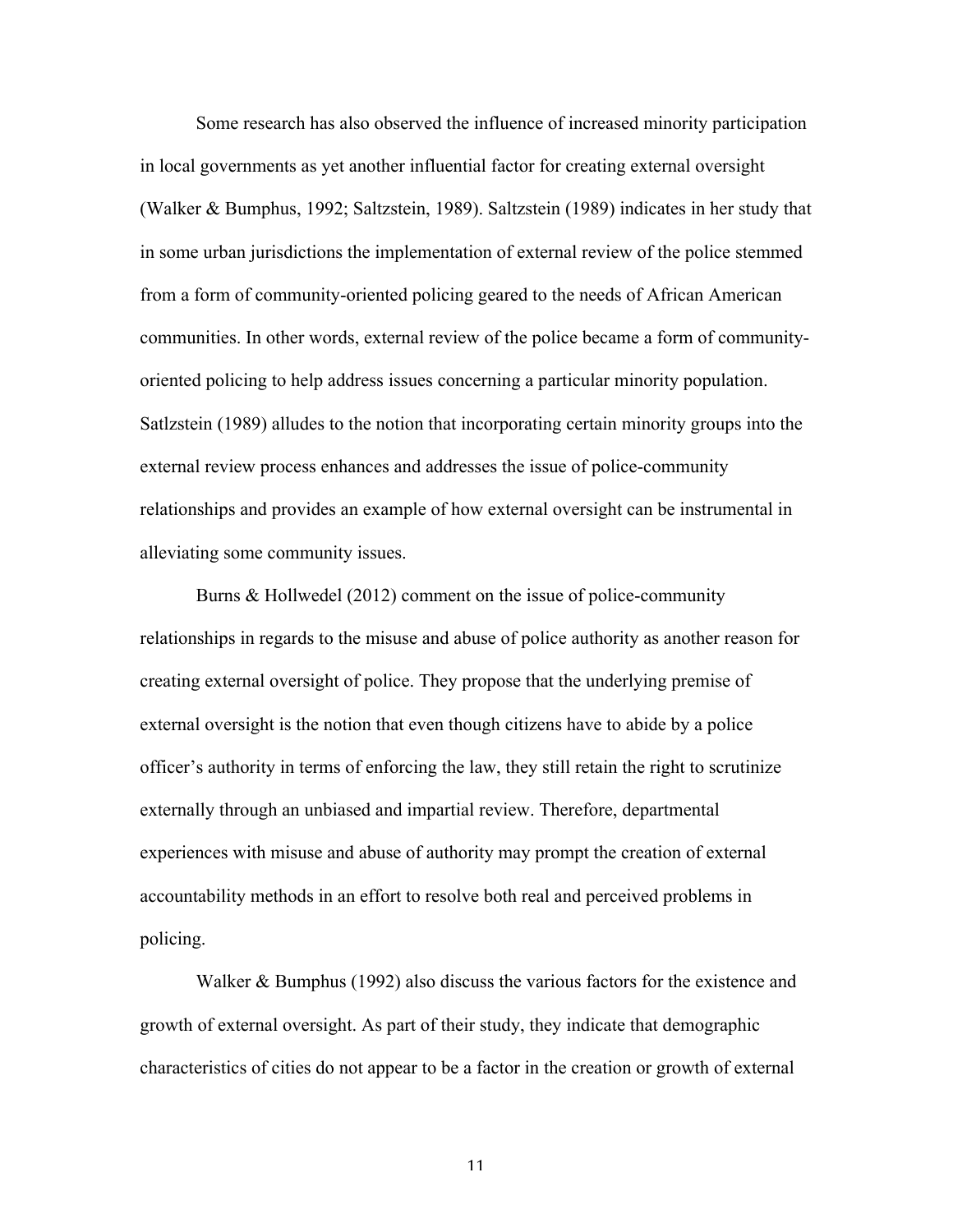oversight. While some external review procedures exist in cities with large African American populations, they also indicate that it exists in those with small minority populations as well. Regarding the growth of external review, Walker & Bumphus (1992) note that a significant change in the balance of power in the context of municipal politics may be one explanation for this growth. These authors suggest that an increase in African American political power, specifically in those cities where African Americans represent a majority of voters and where black mayors have been elected has resulted in the growth of external oversight. Along with possible shifts in political power, these authors note the influence of local police unions in defeating citizen oversight/review proposals.

While few studies have attempted to explain the creation and growth of external oversight of the police, there is still a gap in the research. In other words, there are other potential influencing factors that could explain this phenomenon. Even though poor police-community relationships, misuse and abuse of police authority, and citizen complaint processes might explain some instances of creation and growth, these variables are beyond the scope of this analysis as they imply longitudinal and/or historical data collection. Other variables that have yet to be considered (empirically) include crime rates, race and gender diversity in mayoral leadership, poverty level, the police-citizen ratio of a city, agency demographic make-up, level of citizen complaints, and agency collective bargaining abilities. Obviously, agency or jurisdictional size is an important variable, but with regards to the 100 largest jurisdictions, size can conceptually be considered a constant.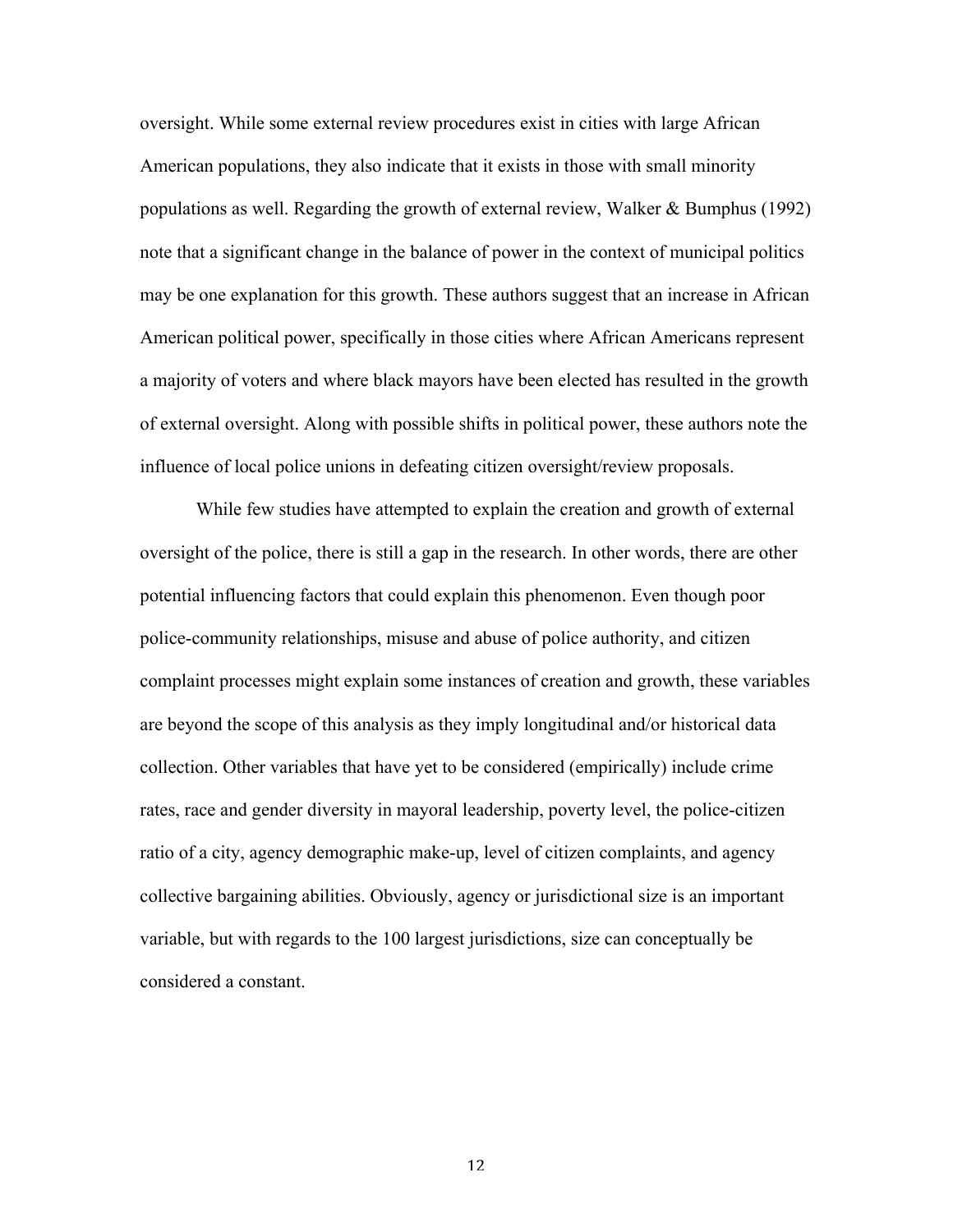## CHAPTER III

## Theoretical Context

When contemplating how external oversight was initially created and has continued to grow, one must consider the theoretical explanations for emergence, existence, and sustainability. Conceptually, why do these accountability mechanisms exist? Additionally, what is the broader theoretical framework that may shed some light on growth and existence? Answering some of the foregoing questions may help illuminate why local governments and police administrations decide to implement external oversight. These important considerations lead us to observe two plausible theoretical positions, environmental determinism and strategic choice. Before delving into the application of these theories to this research, it is necessary to understand what each theory incorporates.

With both theoretical perspectives falling under the broader concept of organizational adaptation, each has its own distinct characteristics. In addition, there has been a prevailing assumption in literature for some time that strategic choice and environmental determinism represent mutually exclusive, opposing explanations for organizational behavior, and ultimately organizational adaptation (Hrebiniak & Joyce, 1985; Bedeian, 1990). At the opposite end of the spectrum, scholars have also suggested that the separation indicates a false dichotomy, indicating that determinism and strategic choice exist on a continuum (Crouch & Farrell, 2004; Bedeian, 1990; Child, 1997 Gopalakrishnan & Dugal, 1998). However, present research suggests that environmental determinism and strategic choice can indeed be viewed as mutually inclusive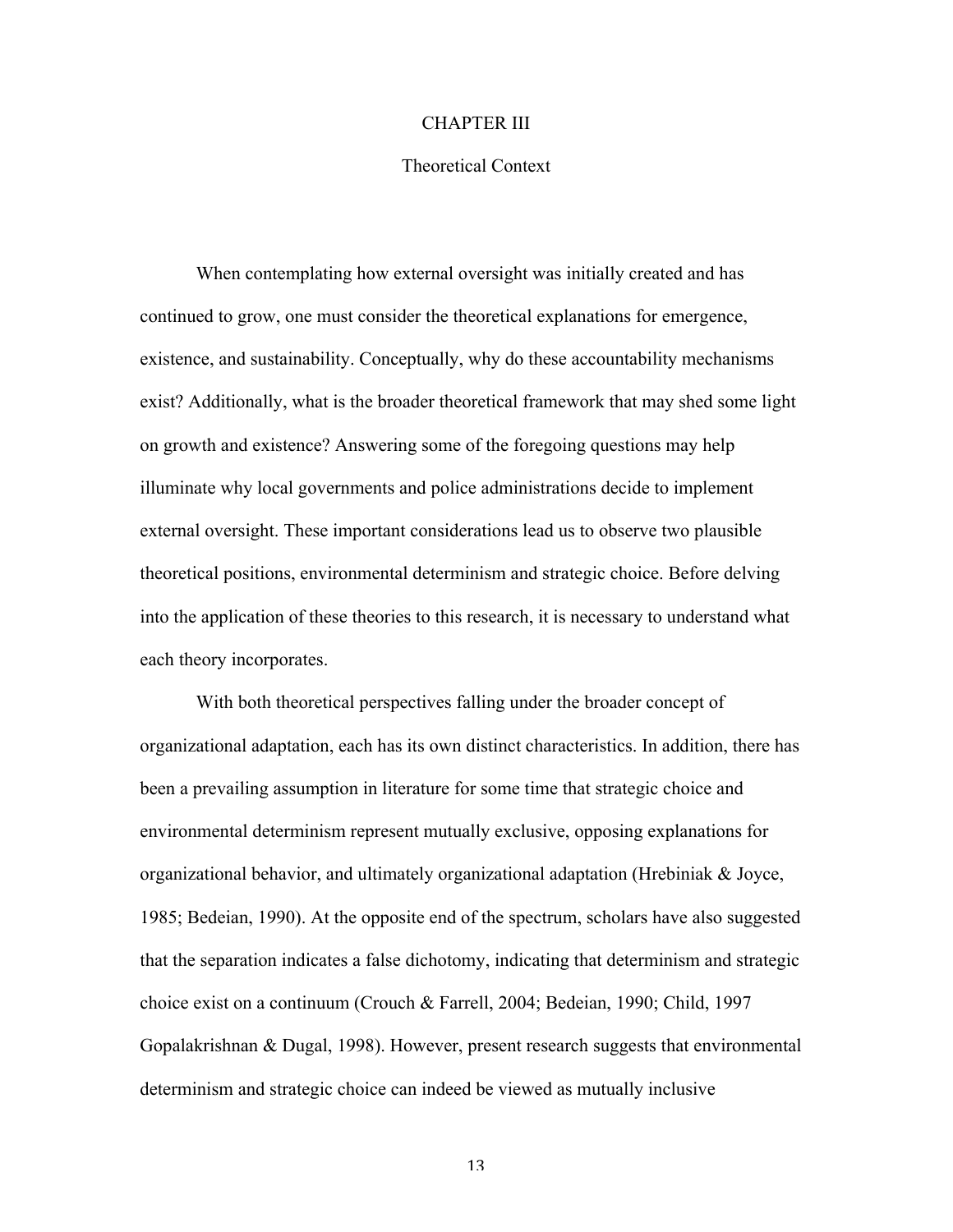explanations for organizational behavior, which leads to organizational adaptation. Although these forms of organizational behavior feed off one another, they still have diverse meanings and powers of explanation (Crouch & Farrell, 2004).

The theory of environmental determinism relies heavily on the idea that the surrounding environment directly impacts change and the setting of goals within the organization or agency (Gopalakrishnan & Dugal, 1998). For instance, certain determination factors associated with a particular environment ultimately decide how an organization can potentially behave. Organizations, therefore, manage complexity and change according to some factors beyond their control. Those in support of environmental determinism contend that changes and choices made within an organization are restricted and confined by the environment in which they operate. In addition, environmental determinists conceptualize an environment as a cache of resources that limit and control an organization. Gopalakrishnan and Dugal (1998) clarify this by suggesting that an environment is viewed in particular dimensions, which include capacity, stability, and complexity. Determinists also believe that an organization must adapt to the most prevalent capacity, stability, and complexity of its environment or it will cease to exist. In this sense, an organization's actions and behavior become entirely reactive due to its environment (Gopalakrishnan & Dugal, 1998; Hrebiniak & Joyce, 1985).

 Determinism proposes that organizational behavior is actually determined by and reacts to structural and social constraints (Whittington, 1988). Scholars adopting this ideology assume that circumstantial constraints present limited and specific effects that dramatically reduce the number of options and ways in which an organization can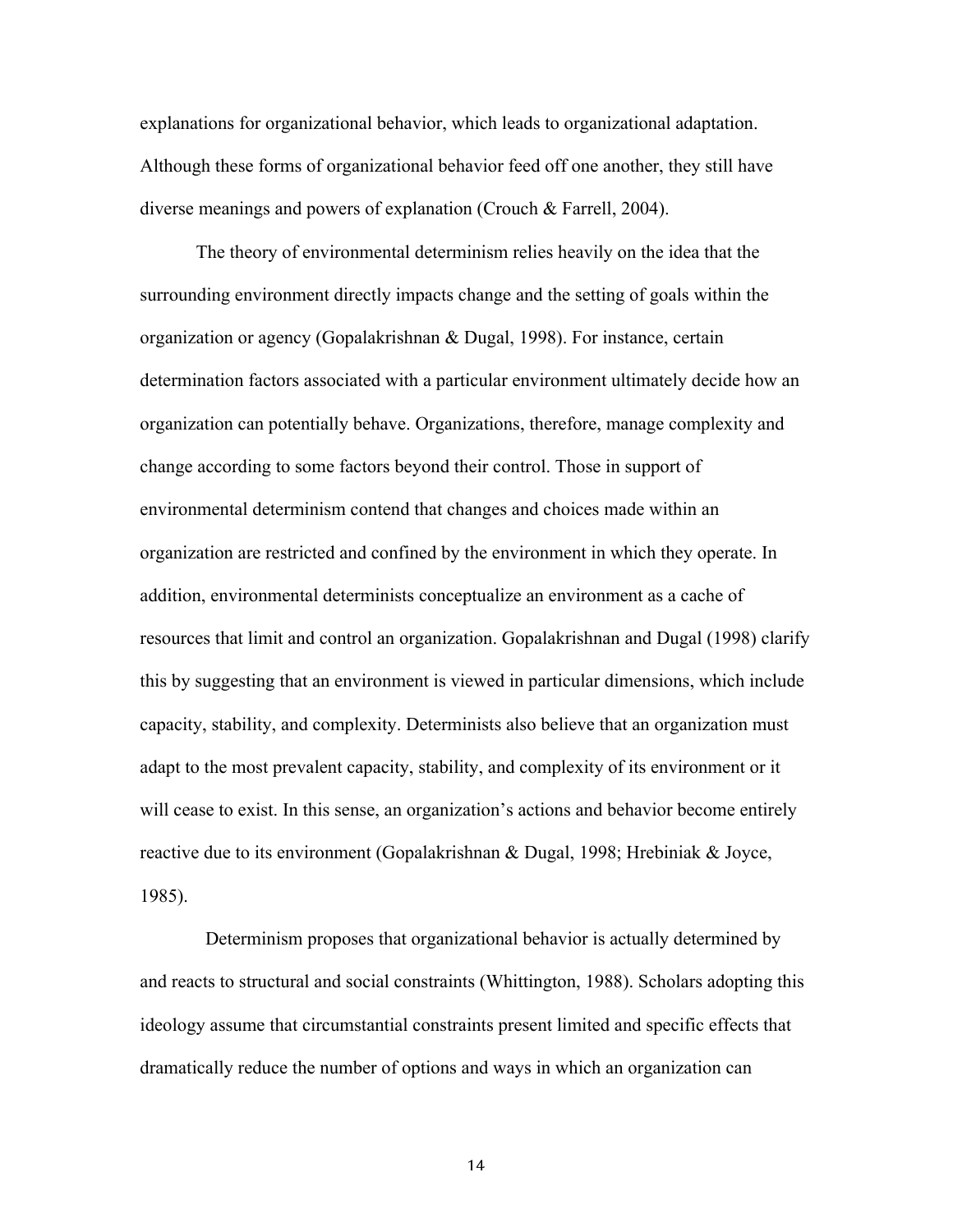behave, thus implying that the environment ultimately shapes organizational behavior and strategies of adaptation. Conversely, the limited number of possibilities in the ways an organization can behave in relation to its environment stems from the current structural and social constraints. In terms of possibilities, the organization may have the ability to choose from a limited number. However, the organization's environment ultimately chooses the only outcome compatible to the organization's survival, insinuating that all other potential courses of action made available by an organization's environment lead to non-existence (Whittington, 1988).

As for the strategic choice perspective, organizational actors or agents act autonomously in proactive and potentially creative ways to alter the path of their organization (Gopalakrishnan & Dugal, 1998). Having a choice in strategy implies that there is a pattern in a stream of decisions (Mintzberg  $\&$  Waters, 1985). Unlike determinists, strategic choice theorists advocate that an organization is constrained by the way it socially and structurally constructs its environment (Gopalakrishnan & Dugal, 1998). Other strategic choice theorists support this notion by adding that an organization does not react to its environment but instead enacts it. In other words, an organization creates its own environment by the choices it makes. By an organization enacting its own environment, it also creates the possibility of proactive and opportunistic decisionmaking processes (Gopalakrishnan & Dugal, 1998).

 Strategic choice also proposes that an organization is a natural system in which decision-making is usually justified or rationalized by that organization and that the action and behavior of an organization stems from interconnected meanings that an organization itself constructs (Child, 1997). In addition, it is advocated by many strategic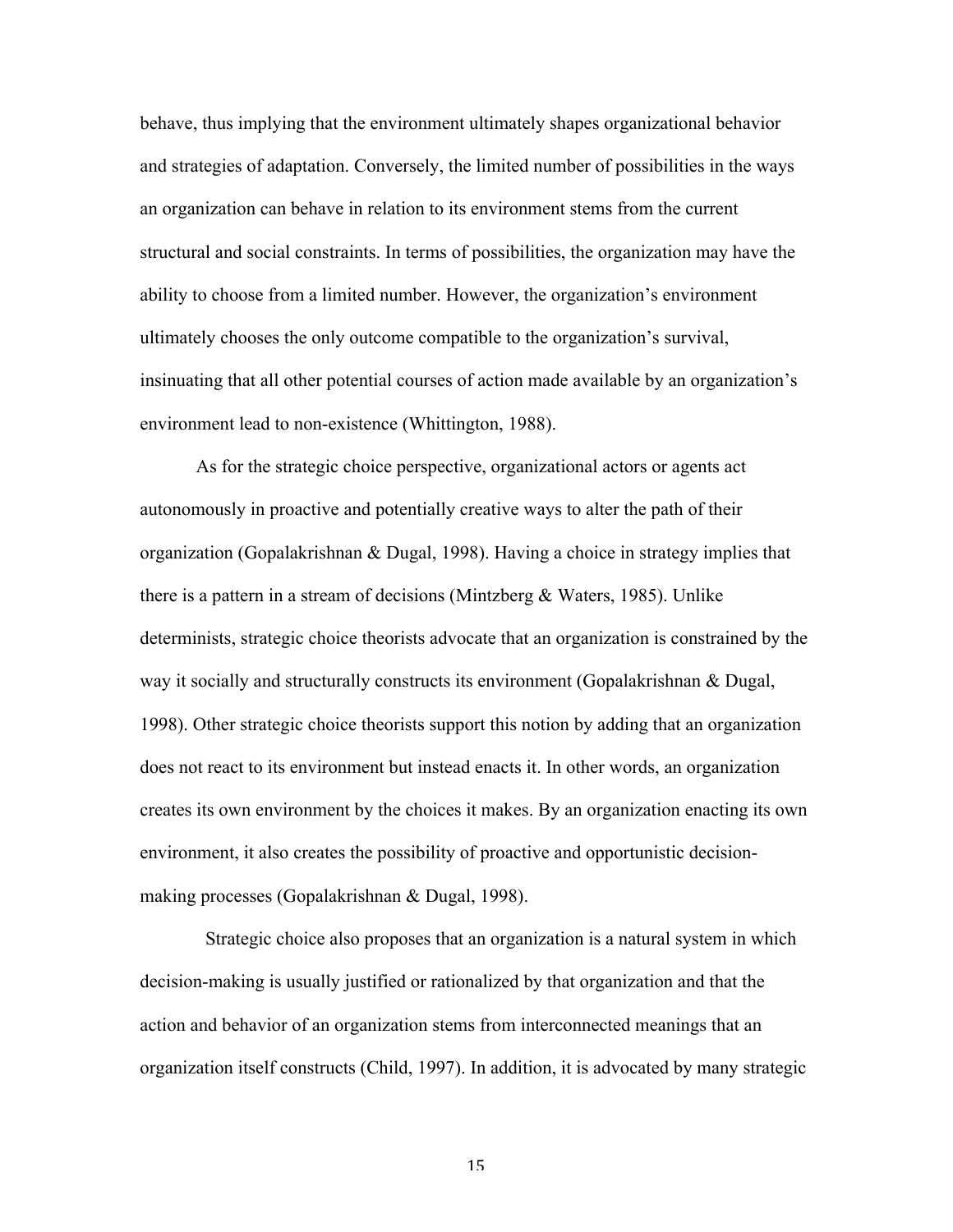choice theorists that organizations can, in fact, choose the environment in which they want to operate, and then structure and create decisions based on the environment they have chosen to enact. An organization's decision-making process exercises strategic choice by evaluating the organization's current situation, the expectations placed on it by external resources, the trend of relevant external events, the organization's recent performance, and how comfortable an organization is with the decisions it makes (Child, 1997).

Some researchers also argue that in order for an organization to utilize strategic choice, it must eliminate all potential environmental constraints (Whittington, 1988). The same individuals contending this notion emphasize that by eliminating all potential environmental constraints, an organization also eliminates preconditions. However, this is where many authors and researchers fail to observe that strategic choice can still be utilized by not dissolving or refusing to recognize that there may be some preconditions present in an organization's environment. An organization does not necessarily have to dissolve or eliminate all environmental factors and preconditions in order for strategic choice to be at play. Organizations at some point in time experience some ability to make a strategic choice about its actions and behavior, but are still constrained by some aspects of its environment (Gopalakrishnan & Dugal, 1998). When an organization experiences that point in time where a strategic choice can be made but is still constrained by certain aspects of its environment, then the organization is participating in organizational adaptation (Gopalakrishnan & Dugal, 1998).

As Child (1997) implies, an organization does not constitute its environment. Therefore, the environment consists of other actors in other organizations. Each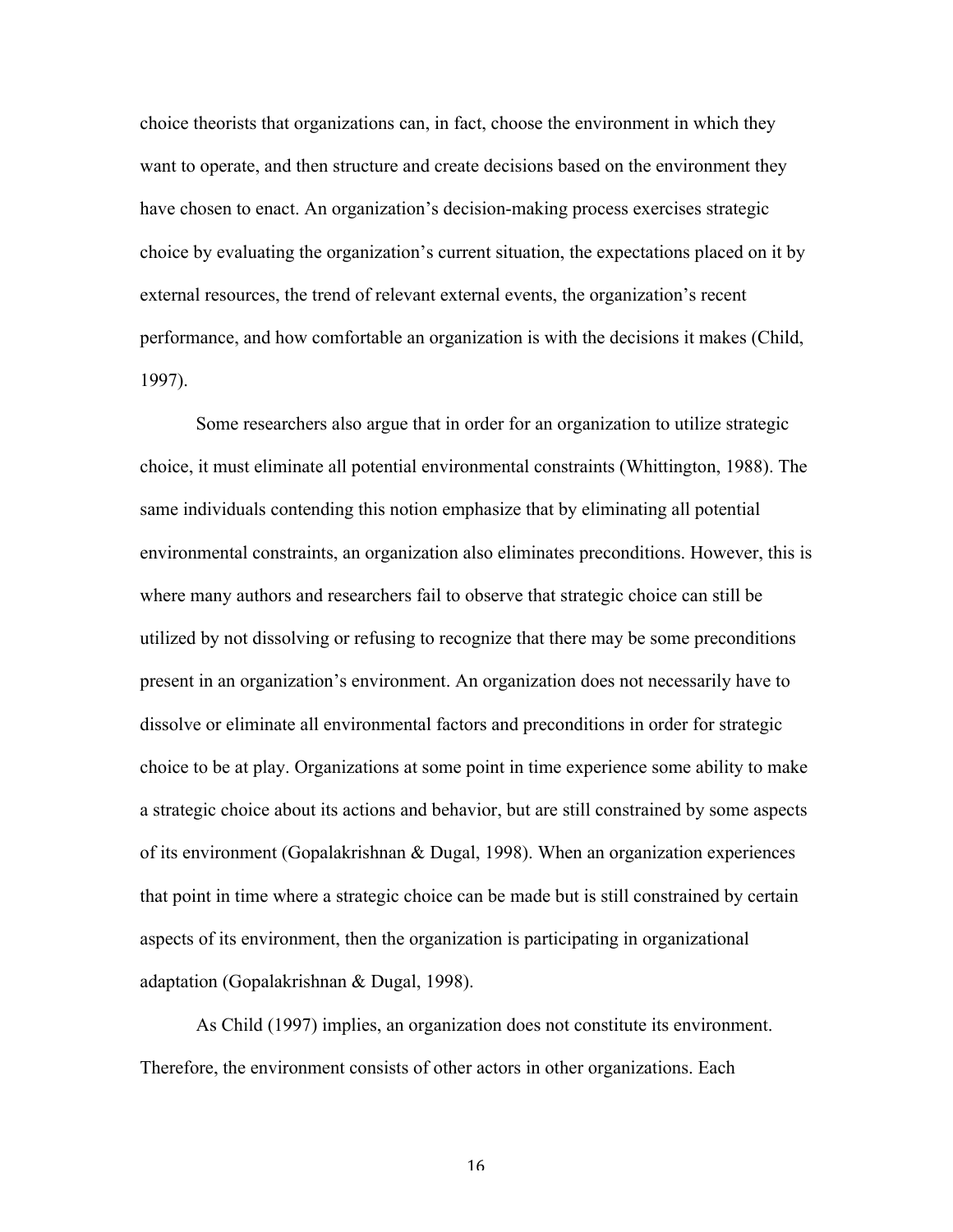organization may experience similar or distinctively different events within an environment that potentially directs it to react a certain way. The analysis of organizations in this study puts forth the notion that specific characteristics and factors within an environment ultimately determine the way in which an organization will behave. The factors observed are comprised of environmental aspects.

By an empirical examination of the potential factors mentioned earlier (i.e., crime rates, diversity in mayoral leadership, poverty level, the police-citizen ratio, agency demographic make-up, level of citizen complaints, and collective bargaining), this study considers the relevance of both environmental determinism and strategic choice with regard to changes in police accountability structures. Since it would be highly irregular for a police agency to unilaterally make the decision to create a citizen oversight agency, the analysis here conceives local governments in general as the units of analysis. To the extent that the aforementioned variables have predictive value in explaining the existence of citizen oversight, the suggestion of environmental determinism is implied; on the other hand, strategic choice would likely indicate more independence across agencies in terms of organization adaptation.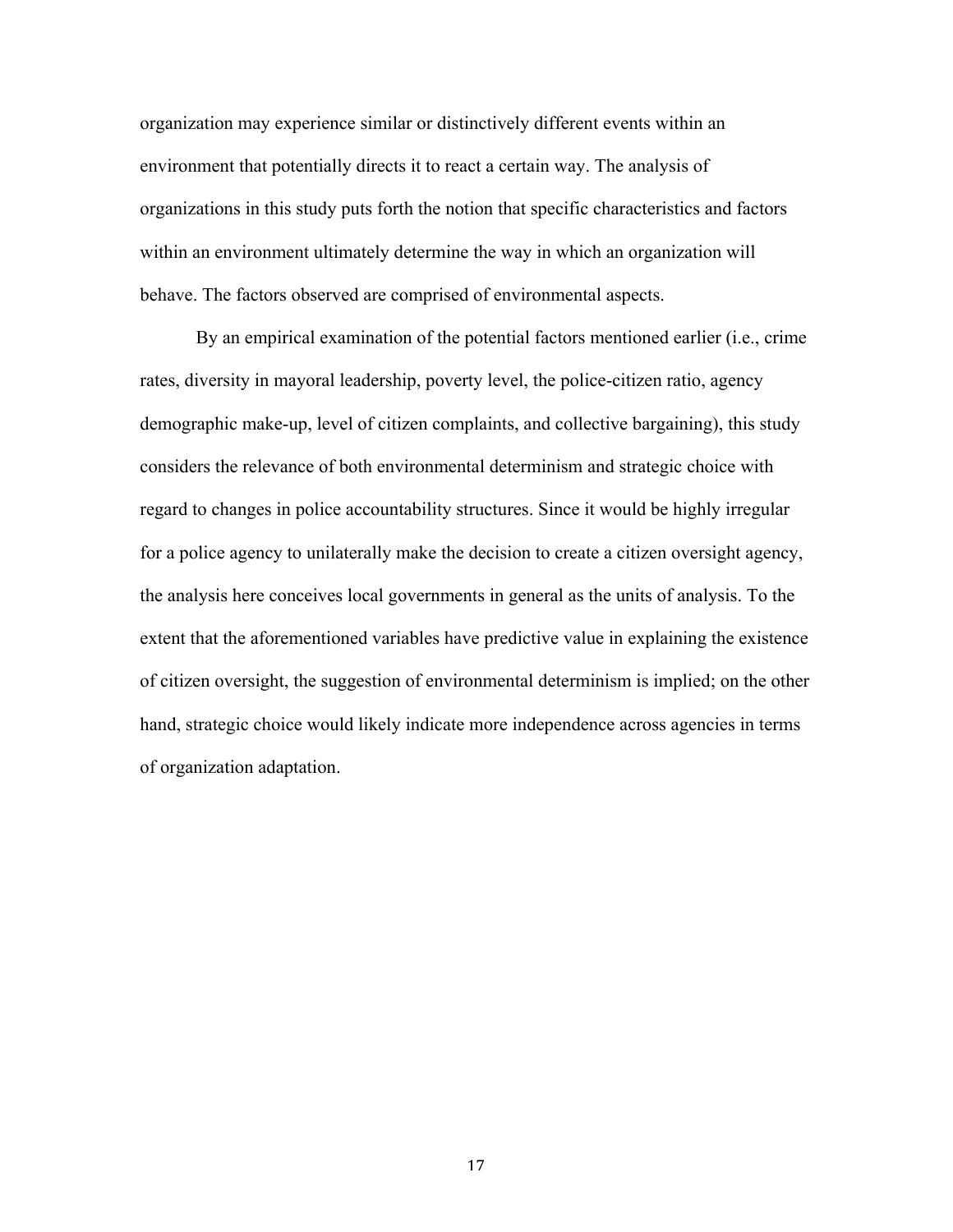## CHAPTER IV

## Model Specification

In order to examine deterministic factors that may exert influence on the existence of citizen oversight in the 100 largest cities, this research considers variables that have been suggested by other researchers as important, such as collective bargaining/unionization, mayoral diversity, population diversity, volume of citizen complaints, police-citizen ratio, and crime rate. Also included as control variables is poverty level of jurisdiction and police agency diversity. The conceptual model therefore includes both traditional factors and control variables that vary across agencies in the jurisdictions under observation. Because of the nature of the sample the potential variable of agency size is considered a constant; however, the police-citizen ratio may better capture the potential level of interaction between the police and the public.

For this analysis, the dependent variable is a dichotomous one, indicating whether or not jurisdictions in the study have citizen oversight agencies. Both the traditional and control variables are used in regression analysis to illustrate their explanatory power in predicting the existence of external police accountability. Based primarily on the extant research, the following hypotheses are considered:

- 1. A higher level of mayoral diversity will positively relate to the existence of citizen oversight;
- 2. The presence of collective bargaining in jurisdictions will influence the existence of citizen oversight;
- 3. A higher crime rate within jurisdiction will positively impact the existence of citizen oversight; and
- 4. Agencies with higher rates of citizen complaints will positively relate to the existence of citizen oversight.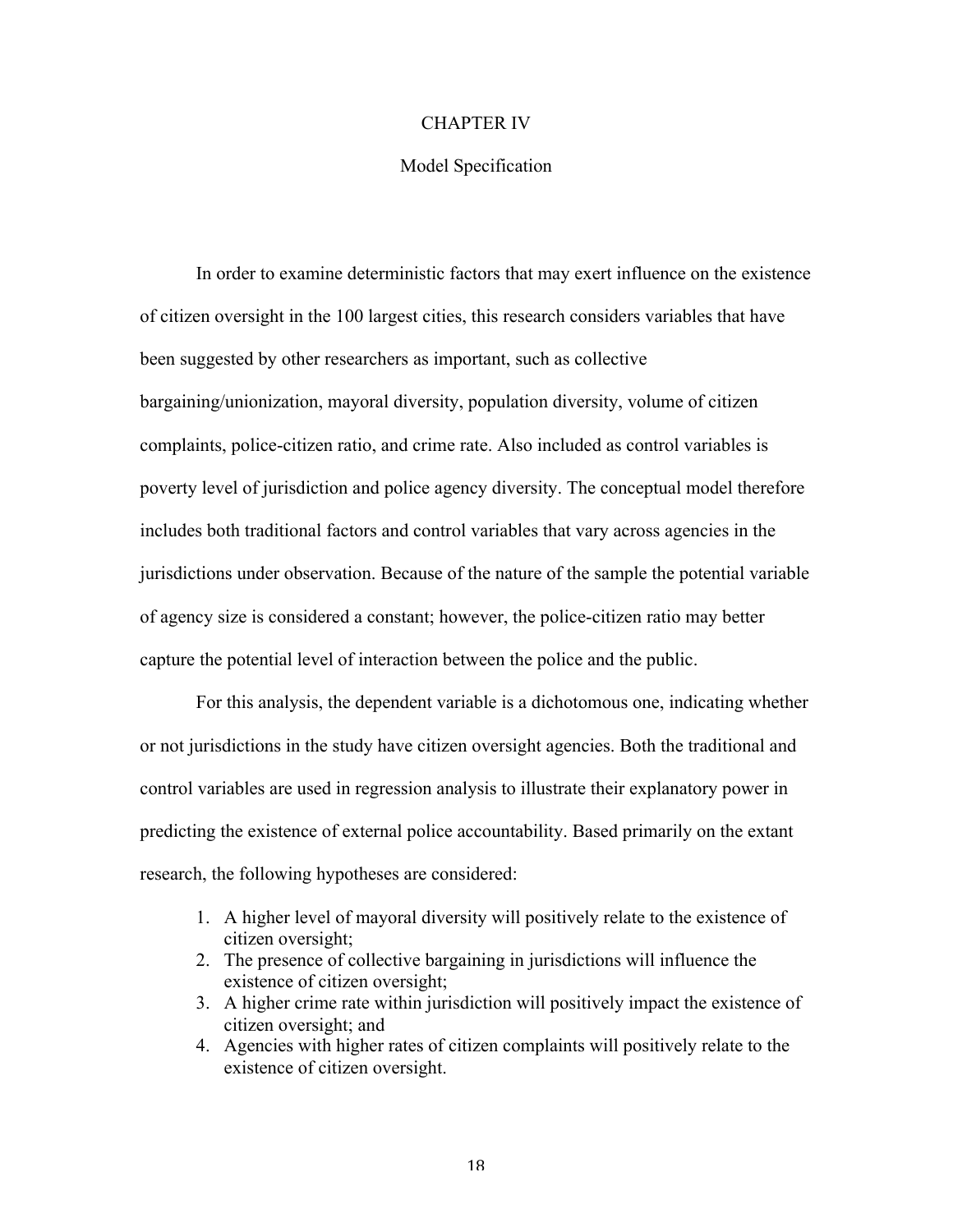## CHAPTER V

## Methodology

## *Data*

A total of one hundred largest United States cities are sampled for the current analysis. The size of cities is measured with the number of overall population in the 2010 Census Report. Data is collected from various sources that specialize in providing information utilized in the construction of the variables for this research and for each city examined. Sources employed to collect information include the Law Enforcement Management and Administrative Statistics (LEMAS) data, the 2010 Census Report, the websites of corresponding cities, and the 2010 Uniform Crime Report. Table 1 shows the sources employed to collect information for each variable and operationalization.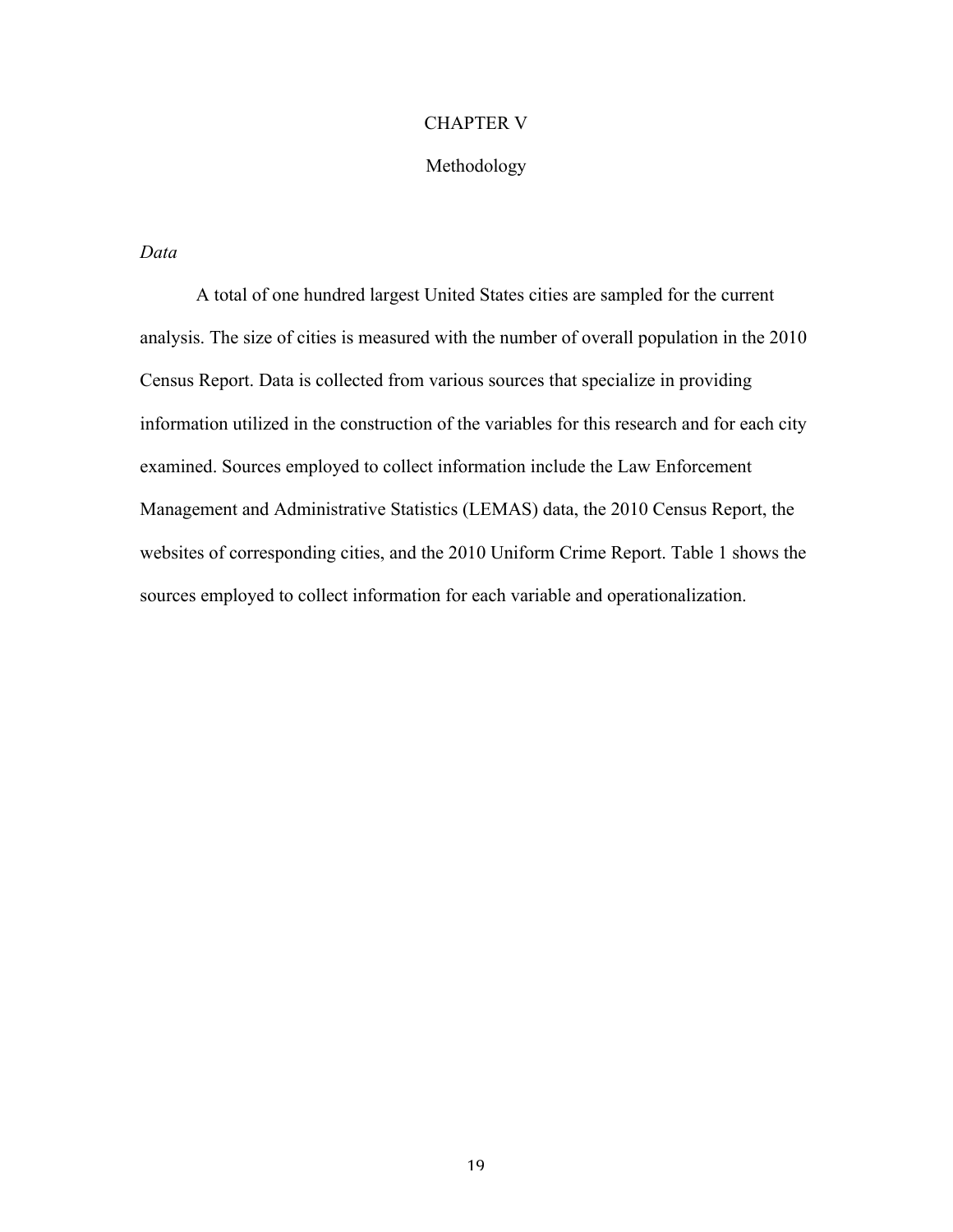| <i>Variables</i>        | Measurement                        | Data Source                                     |
|-------------------------|------------------------------------|-------------------------------------------------|
| Oversight               | Yes or No<br>$(1 = Yes)$           | LEMAS 2007                                      |
| Collective Bargaining   | Yes or No<br>$(1 = Yes)$           | <b>LEMAS 2007</b>                               |
| Poverty Level           | % of Persons Below<br>Poverty Line | <b>CENSUS 2010</b>                              |
| <b>Agency Diversity</b> | % of Non-White                     | LEMAS 2007                                      |
| Minority in Population  | % of Minority                      | <b>CENSUS 2010</b>                              |
| Minority Mayor          | % of Minority Mayo in<br>30 Years  | City Websites &<br>supplemental web<br>searches |
| Female Mayor            | % of Female Mayor in<br>30 Years   | City Websites &<br>supplemental web<br>searches |
| Police Ratio            | Ratio of Police to<br>Citizens     | <b>UCR 2010</b>                                 |
| Complaint Rate          | Number of complains<br>by 100,000  | LEMAS 2007                                      |
| Crime Rate              | Number of crimes by<br>100,000     | <b>UCR 2010</b>                                 |

Table 1: Operationalization and Sources of Variables (n=100)

+Oversight variable (dependent variable) was collected from the most recent ongoing survey that collects data on the topic.

## *Dependent variable*

For the purpose of this study, agency oversight is introduced as the dependent variable. It represents the existence of external oversight of the police in each city examined and is measured by whether or not each city has external oversight for its police department. The analysis presented indicates that 39% of the departments observed have some form of agency oversight. This percentage is computed based on the data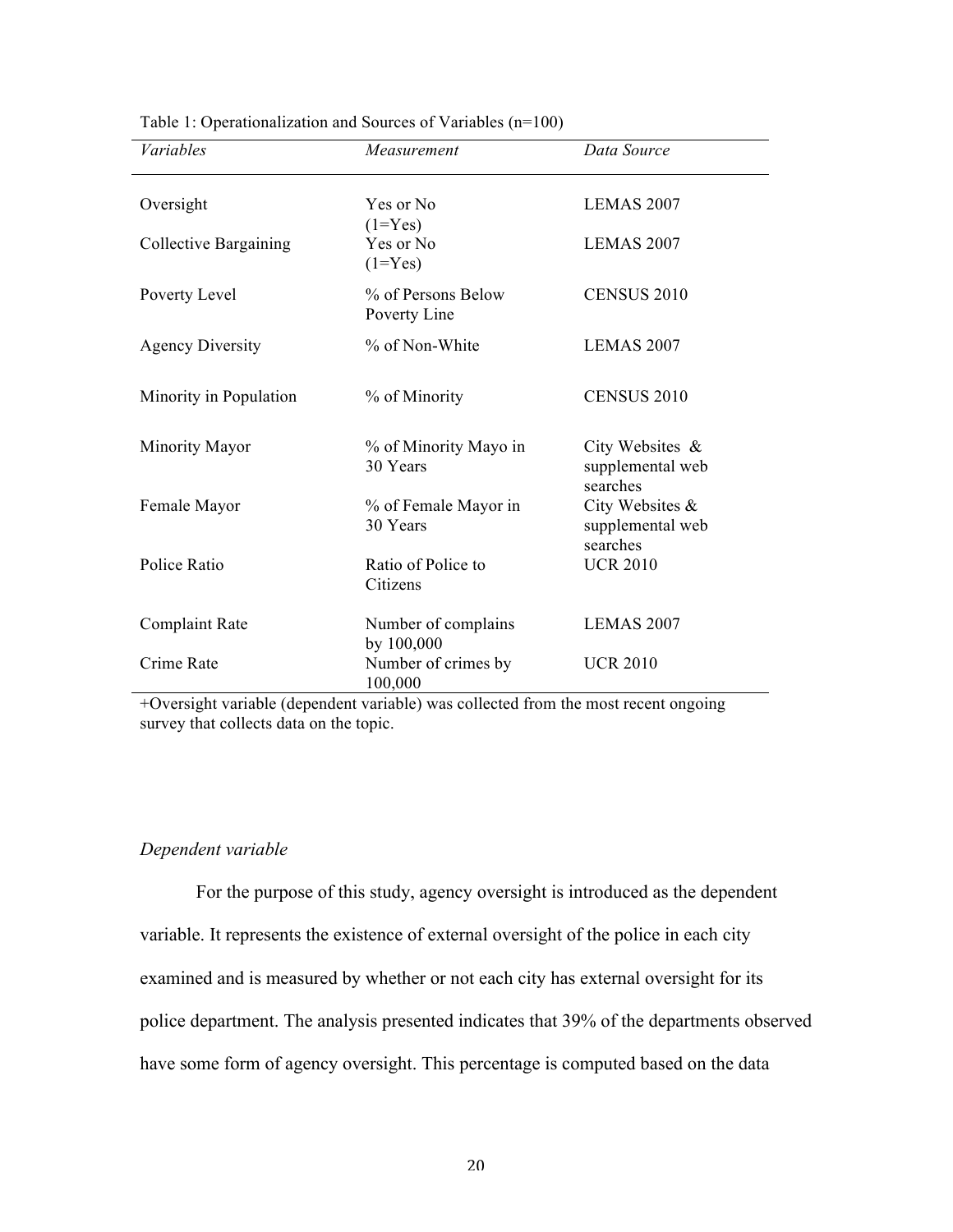collected by the Law Enforcement Management and Administrative Statistics in the year 2007.

## *Independent Variables*

The independent variables in this study are a combination of demographic information for the cities sampled and others that are introduced to examine specific characteristics of police departments. The total number of independent variables is nine, such as: collective bargaining, poverty level, agency diversity, minority in population, minority mayor, female mayor, police-citizen ratio, complaints by population, and crime rate. Four of these variables, mayoral diversity, collective bargaining, crime rate, and complaints by population, can be classified into the theoretical framework of environmental determinism, which may be related to the existence of oversight. Mayoral diversity, collective bargaining, crime rate, and complaints by population are characteristics of a city and police department's environment. These specific variables are the attributes of the cities and departments sampled and introduced to examine whether or not they have an effect on local governments implementing oversight.

The first independent variable, collective bargaining, indicates whether or not a police department retains a process of negotiations aiming at reaching agreements that regulate working conditions between a police department and its' officers. This variable is not measured as employing strict unionization due to the inability to receive enough information on unions for police departments in the cities. Police departments have the authority to allow their officers to unionize or have the ability to negotiate working conditions. The fact that departments allow their officers to participate in one of the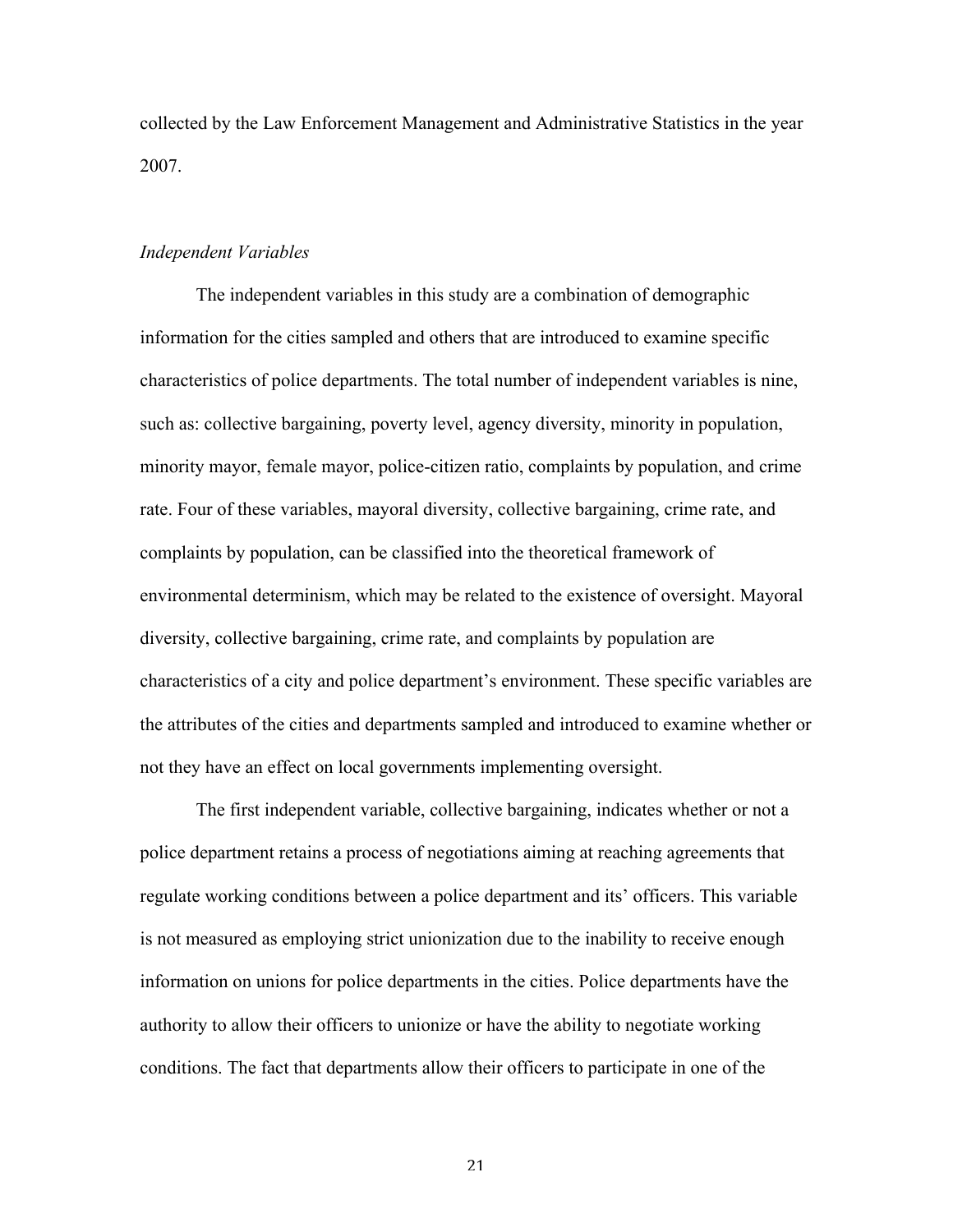aforementioned abilities gives this study the opportunity to examine whether or not a department grants its' officers the capability of having a form of collective bargaining.

Another independent (control) variable that is tested is poverty level. Poverty level denotes the percent of individuals of a city's population that are below the poverty line. This variable is introduced mainly for two reasons. It is suggested that individuals who are below the poverty line tend to have more contact with police, in general. In addition, individuals below the poverty line might also have a worse view of the police. These two factors insinuate that due to more contact and an unfavorable view of the police, more issues are likely to arise, which would call for a city government to institute an organization, such as external oversight, to review such problems.

Agency diversity is also introduced as an independent variable. It indicates the racial diversity of police officers, and is operationalized as the percent of non-white officers within each department. Agency diversity is analyzed since it represents the racial composition of each department's officers. Like collective bargaining, agency diversity is important in explaining the existence of external oversight since it is a characteristic of all police departments in the cities observed. Police departments are not likely to have only white officers employed. Therefore, it is necessary to observe those departments that have a greater diversity of officers that are non-white and its relation to existing oversight organizations. The racial diversity of police officers is intended to detect whether or not the size of minority representation has an effect on the existence of external review.

An additional independent variable, minority in population, is introduced to observe the effect of a minority population on the existence of external oversight. For this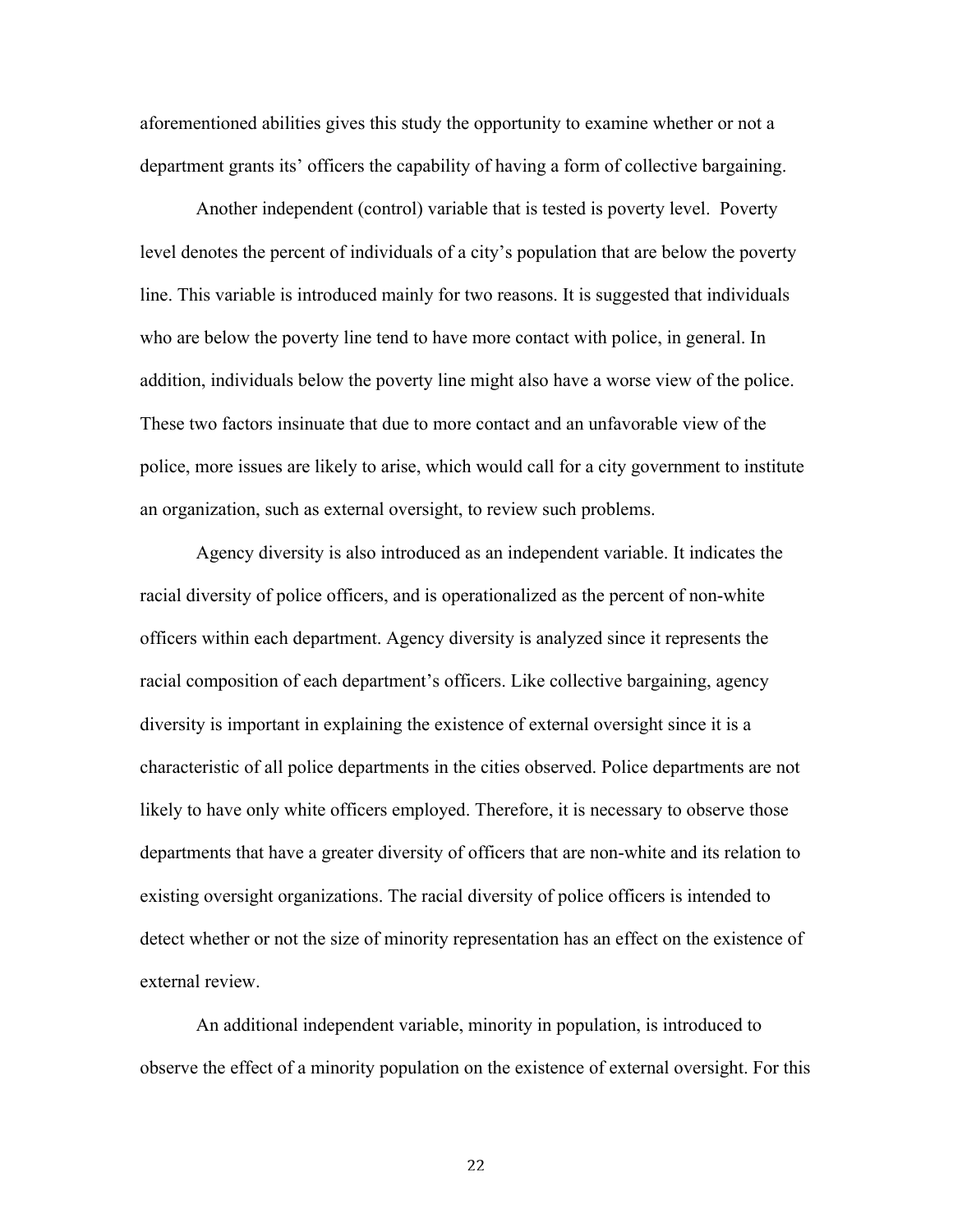study, the African American population of a city, determined by the 2010 Census Report, is utilized to construct this variable. Therefore, minority in population incorporates the percent of individuals that are African American in each city's overall population. Previous research has included this factor to provide a representation of a city's minority population and its influence on the existence of external oversight (Walker & Bumphus, 1992; Saltzstein, 1989).

A third variable dealing with minorities is introduced as minority mayor. This indicates the percent of African American mayors in the last 30 years in each city. Walker & Bumphus (1992) noted that a significant change in the balance of power in the context of municipal politics might be one explanation for external oversight growth. In addition, they indicate that an increase in African American political power has contributed to this growth. Therefore, the purpose of introducing this variable in the current research is to determine whether or not it has any significant relation to the existence of oversight. It is further implied that African American mayoral-ship might have a correlation with cities that have a larger African American population and could affect the relationship to the existence of oversight.

Female mayor is also introduced to observe municipal politics in each city. It represents the percent of female mayors in the last 30 years in the cities. With minority groups being represented in municipal politics, it is also meaningful to determine whether or not the gender of a mayor could have any influence on the existence of external oversight. Overtime, females have become more involved in the voting process and running for political positions. This has arguably become a common trend throughout our nation's various political levels and could impact external oversight existence.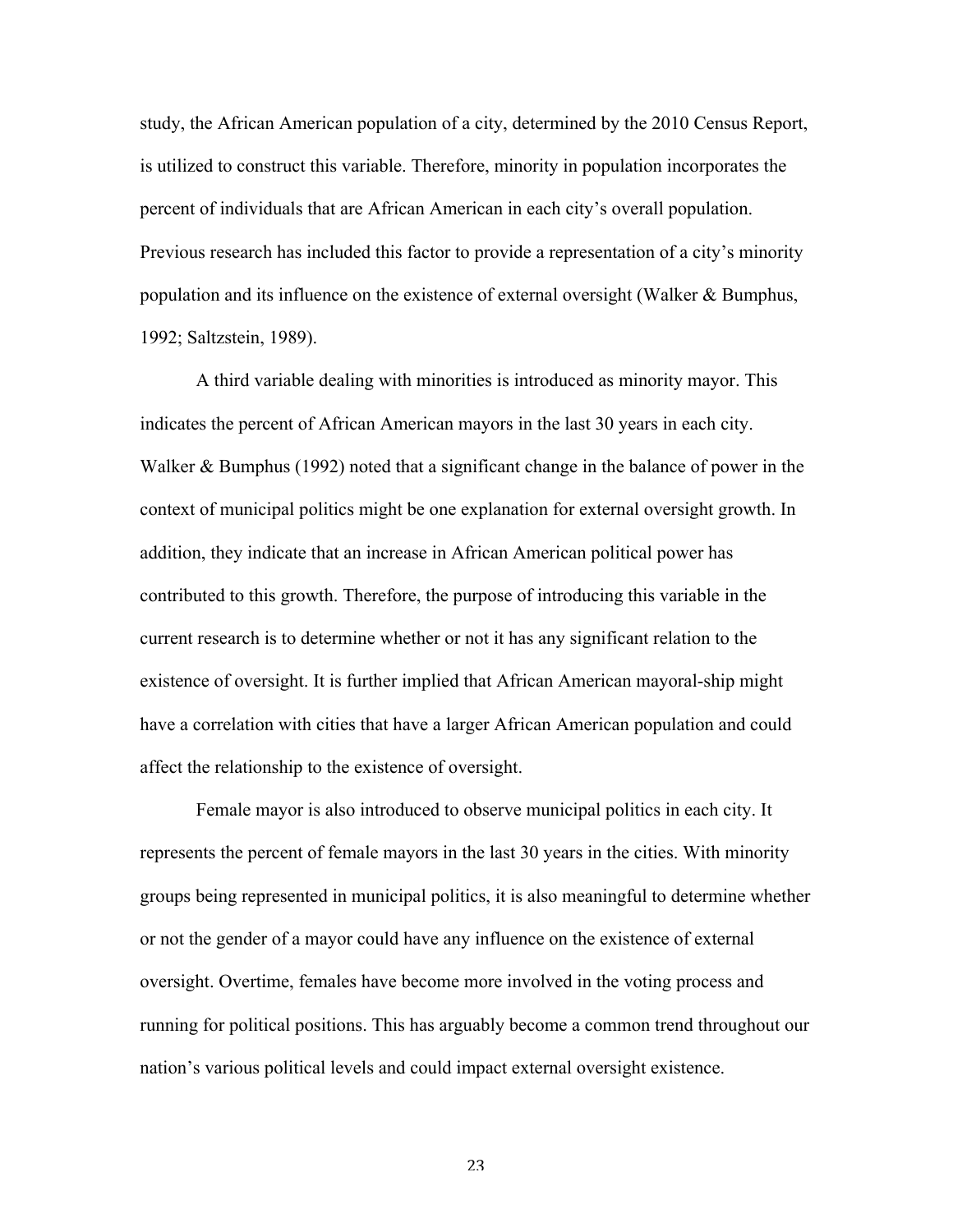The independent variable police-citizen ratio is constructed as the number of sworn police officers in comparison to the number of citizens in each city. Police-citizen ratio is introduced in order to investigate if cities with a relatively higher number of police officers are more likely to have an external oversight organization. The higher police-citizen ratio produces a higher level of interaction between police and citizens since the opportunity to interact is greater with more sworn police officers. This may also contribute to the increment of complaints from citizens concerning sworn police officers and their operations.

In order to reflect the influence of complaints by citizens concerning the police, the independent variable complaint rate is employed as the number of complaints in relation to a city's overall population. The majority of the prevailing research has studied this factor as having a key contribution to the existence of external oversight (Goldsmith & Lewis, 2000; Walker, 2001; Burns & Hollwedel, 2012; Walker & Bumphus, 1992). However, few studies have analyzed its interaction with other potential influences as presented in the current analysis. Studies that have reviewed the number of complaints by citizens suggest that there is a significant relationship with the growth and the existence of external oversight. In addition, the effectiveness of the complaint process has been evaluated in previous studies to determine its effect on whether or not a city has external oversight (Goldsmith & Lewis, 2000; Walker, 2001; Burns & Hollwedel, 2012; Walker & Bumphus, 1992). This path is not introduced and is beyond the scope of this study because even though it might explain instances of creation and growth, it simultaneously implies longitudinal and/or historical data collection.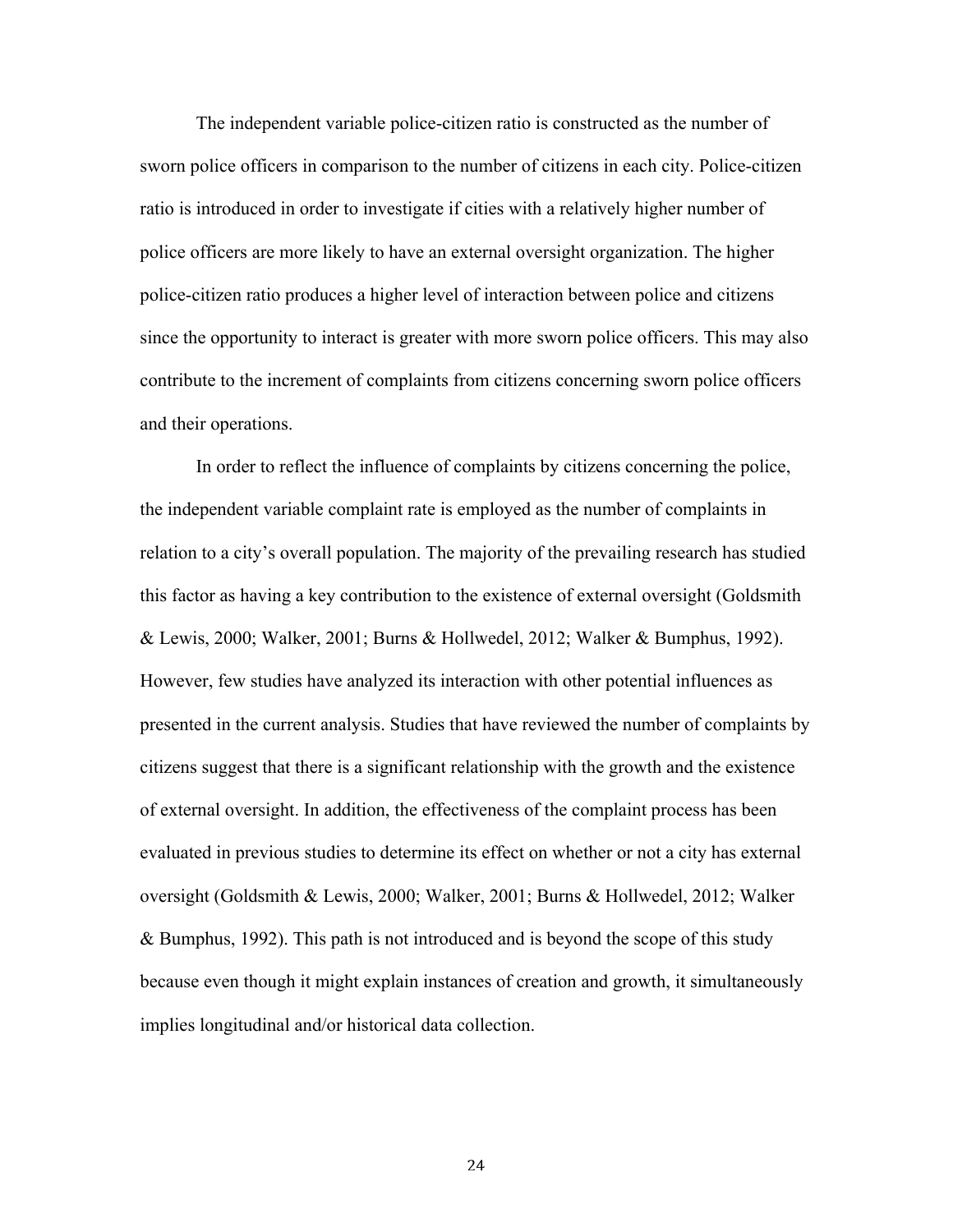The last independent variable introduced is crime rate. Crime rate is measured as the number of crimes per 100,000 committed in each city in 2010. The types of crimes are derived from the Federal Bureau of Investigation's Uniform Crime Report (UCR) and include property crimes, which include the offenses of burglary, larceny-theft, motor vehicle theft, and arson. Theft-type offenses are defined as the taking of money or property without force or the threat of force against victims. In accordance with the UCR, arson is included in this category because the offense involves the destruction of property. It is suggested that the crime rate in cities can encourage police departments and city governments to adopt methods or policies to reduce crime, with external oversight being one of those techniques.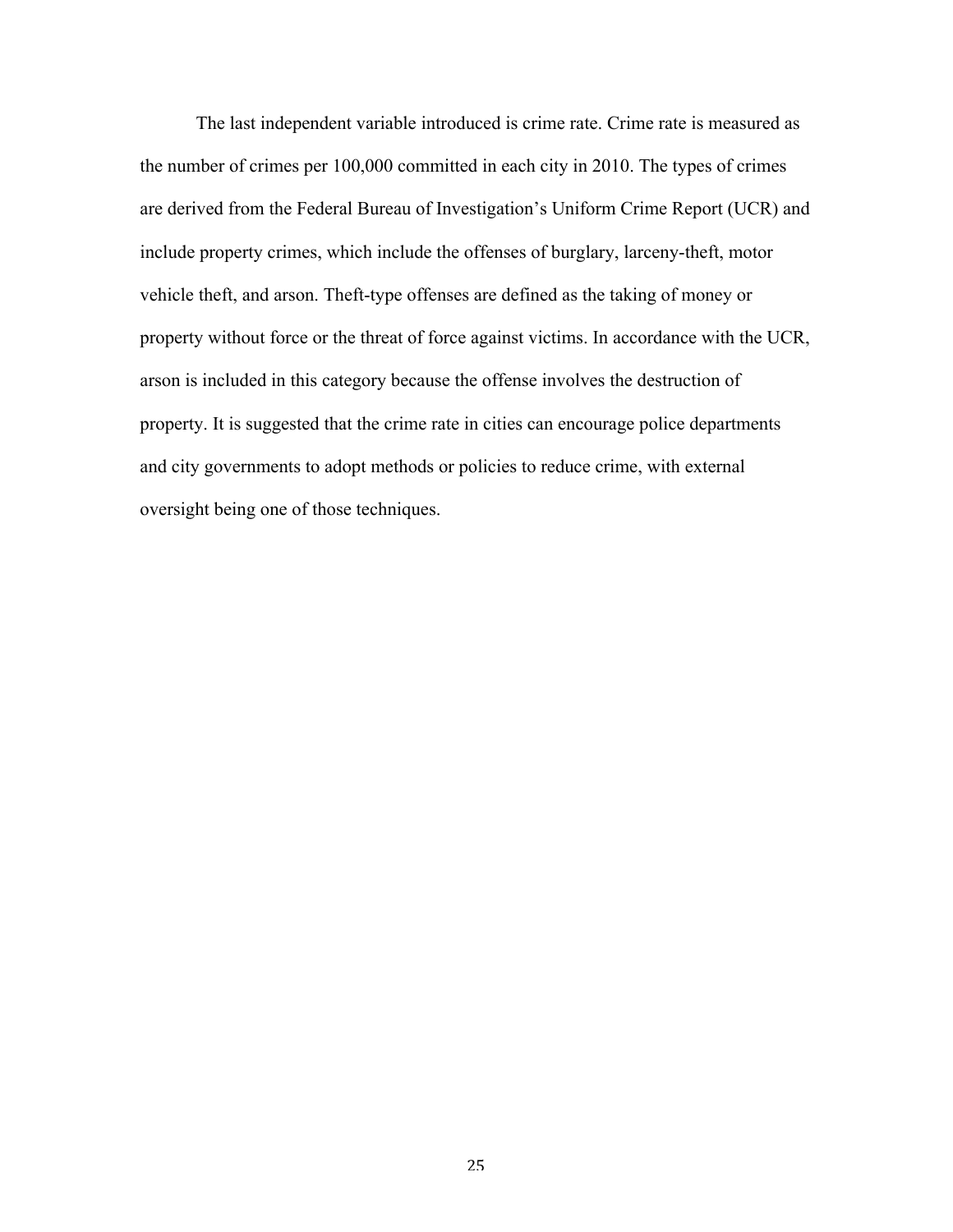#### CHAPTER VI

## Findings

| Variable                | Freq | $\frac{0}{0}$ | Mean  | S.D.  |
|-------------------------|------|---------------|-------|-------|
| Oversight               |      |               |       |       |
| Yes(1)                  | 39   | 39.0%         |       |       |
| Collective Bargaining   |      |               |       |       |
| Yes(1)                  | 64   | 64.0%         |       |       |
| Poverty Level           |      |               | 18.63 | 6.08  |
| <b>Agency Diversity</b> |      |               | 32.36 | 18.99 |
| Minority in Population  |      |               | 21.99 | 18.40 |
| Minority Mayor          |      |               | 21.80 | 29.30 |
| Female Mayor            |      |               | 14.39 | 16.51 |
| Police Ratio            |      |               | 2.35  | 1.08  |
| Complaint Rate          |      |               | 1.49  | 2.68  |
| Crime Rate              |      |               | 43.28 | 15.04 |

#### Table 2. Descriptive Statistics of Variables  $(N = 100)$

+ Poverty level indicates percent below poverty line and minority mayor/ female mayor mean over a 30-year period (1980-2010). Police ratio and crime rate is the mean per 1000 people, and complain rate is the mean per 10,000 people.

Table 2 presents the descriptive statistics for all variables. The total number of cities sampled is 100. The dependent variable, oversight, is a dichotomous variable and is measured by No (0) and Yes (1). The frequency of agencies that do have oversight is 39. Therefore, 39 % of the agencies included in this study have some form of external oversight. All independent variables analyzed are scale data with an exception of collective bargaining, which is a dichotomous variable.

The frequency of agencies that have collective bargaining is 64, indicating that 64% of the agencies have collective bargaining. The mean poverty level for the cities in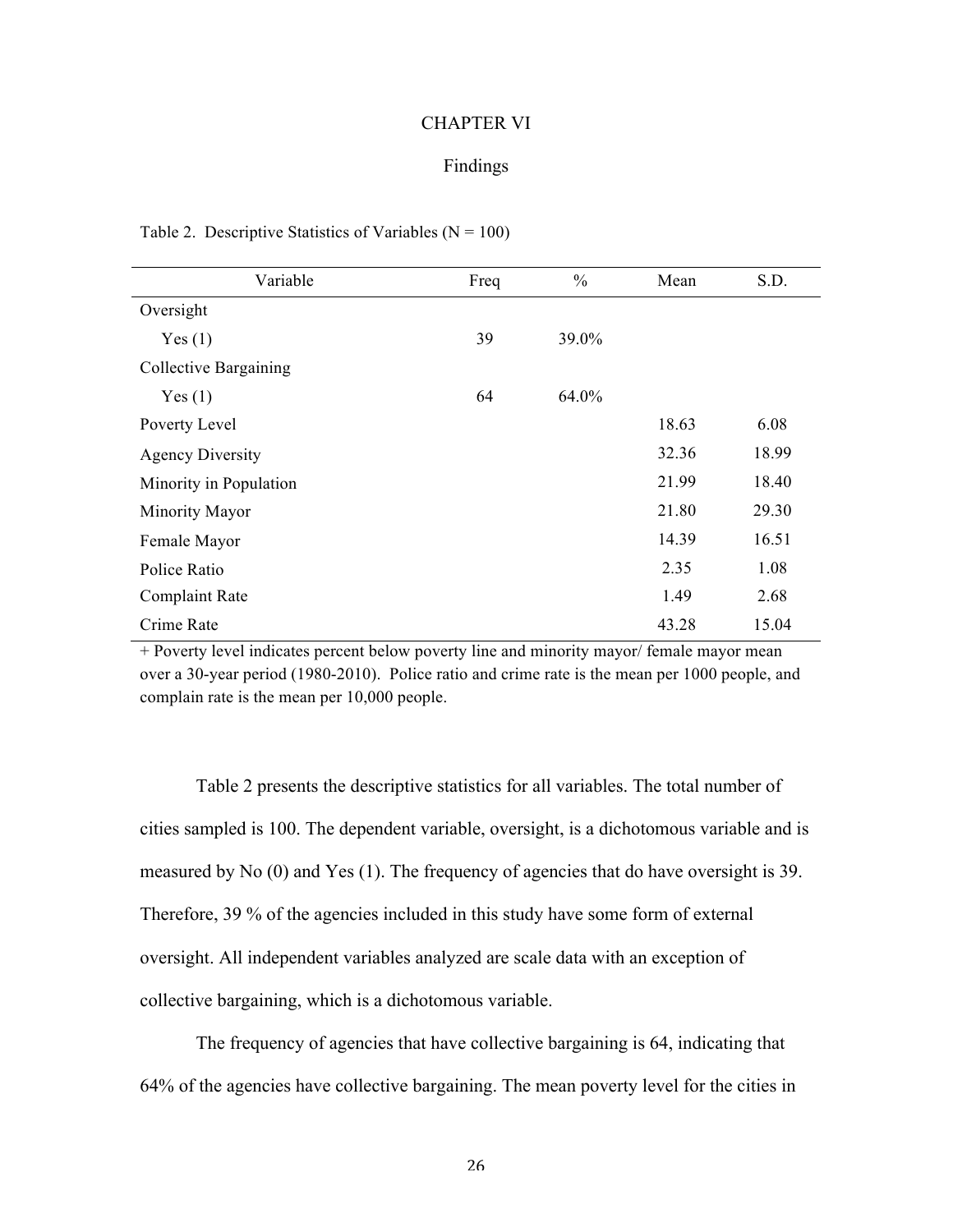this study is 18.63, which indicates that the average percentage of people falling below the poverty line is 18.63. For agency diversity, a mean percentage of 32.36 of non-whites existed in agencies, with a standard deviation of 18.99. Minority in population has a mean percentage of 21.99 and a standard deviation of 18.40. Minority mayor percentage (over 30 year period) has a mean of 21.80 with a standard deviation of 29.30, while female mayor has a mean percentage of 14.39 and standard deviation of 16.51. As for police-ratio, it has a mean of 2.35 and indicates that there are 2.35 police officers per 1,000 people on average. Finally, complaint rate provides a mean of 1.49 per 10,000 people and a standard deviation of 2.68, while crime rate reveals a mean of 43.28/ per 1,000 people with a standard deviation of 15.04.

Based on the previous research, it was expected that more agencies would have citizen oversight than observed in this study. Furthermore, it was expected that there would be a higher percentage of agencies providing the option of collective bargaining. According to prior research, over two-thirds of the police departments in our country's 50 largest cities had some form of external oversight in 1992 (Walker & Bumphus, 1992; Walker 2001; De Angelis, 2009; Hollwedel & Burns, 2012). When isolating the 50 largest cities in this sample, the two-thirds' finding from Walker and Bumphus (1992) remains virtually unchanged. However, by the year 2000, there were at least 100 different oversight organizations in existence with the majority of those implemented in larger metropolitan cities (De Angelis, 2009; Farrow & Pham, 2003; Walker & Bumphus, 1992; Walker, 2001; Merrick, 2002). With only 39% of the agencies included in this study having some form of oversight, it is evident that not much growth, if any, has occurred since 2000. As for 64% percent of agencies providing the option of collective bargaining,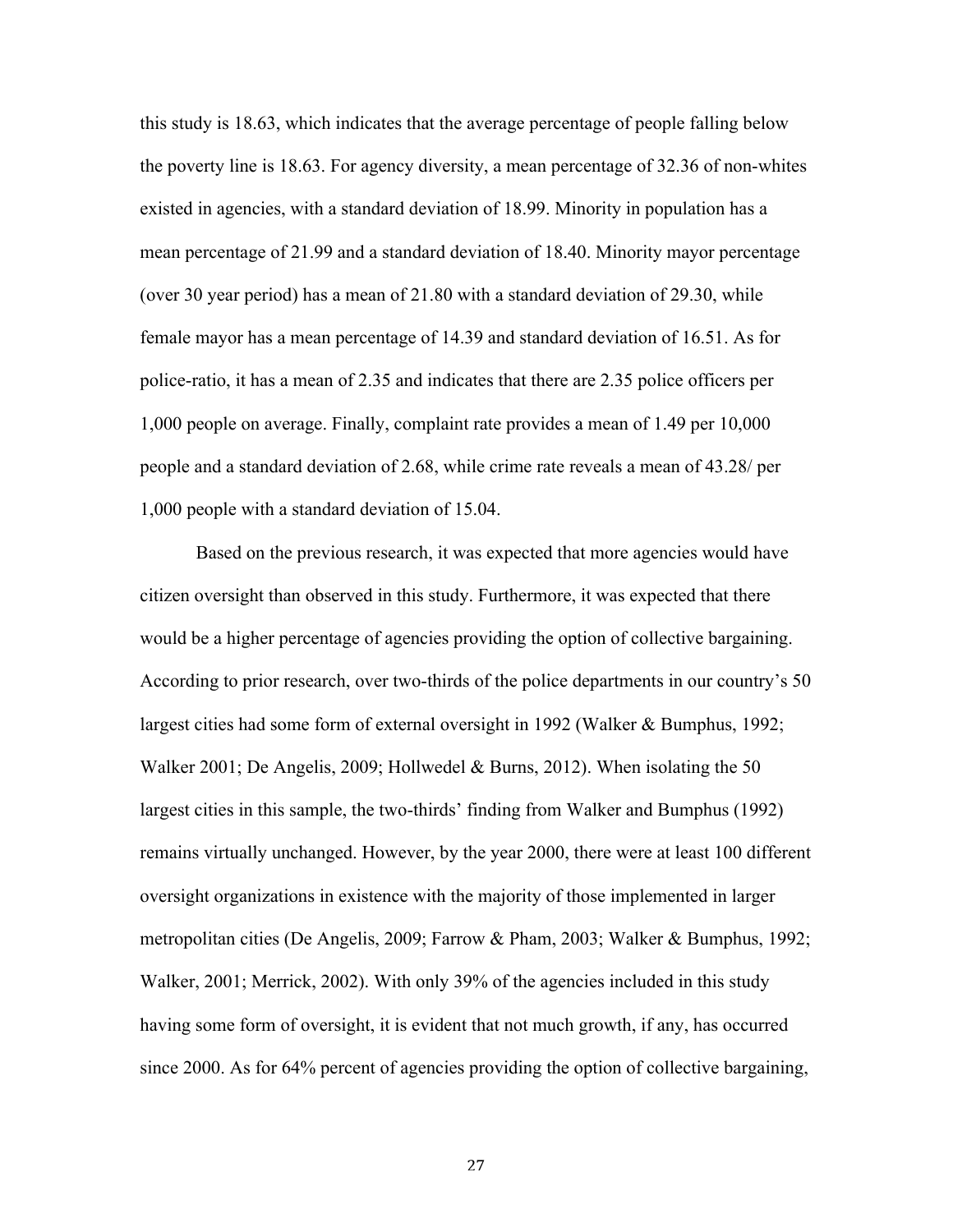this finding could suggest that there is a trend that police departments are moving away from allowing their officers to unionize and, instead, offering only negotiating abilities.

| B        | S.E.  | Sig.     | Exp(B) |
|----------|-------|----------|--------|
| 2.934    | .961  | $.002**$ | 18.800 |
| $-.046$  | .087  | .598     | .955   |
| $-.016$  | .019  | .412     | .985   |
| $-.062$  | .036  | .085     | .940   |
| $-.004$  | .014  | .748     | .996   |
| .002     | .019  | .933     | 1.002  |
| 1.891    | .807  | $.019*$  | 6.627  |
| .226     | .122  | $.064*$  | 1.254  |
| .111     | .039  | $.004**$ | 1.117  |
| $-9.577$ | 2.432 | .000     | .000   |
|          |       |          |        |

 $\mathcal{L}_\mathcal{L} = \{ \mathcal{L}_\mathcal{L} = \{ \mathcal{L}_\mathcal{L} = \{ \mathcal{L}_\mathcal{L} = \{ \mathcal{L}_\mathcal{L} = \{ \mathcal{L}_\mathcal{L} = \{ \mathcal{L}_\mathcal{L} = \{ \mathcal{L}_\mathcal{L} = \{ \mathcal{L}_\mathcal{L} = \{ \mathcal{L}_\mathcal{L} = \{ \mathcal{L}_\mathcal{L} = \{ \mathcal{L}_\mathcal{L} = \{ \mathcal{L}_\mathcal{L} = \{ \mathcal{L}_\mathcal{L} = \{ \mathcal{L}_\mathcal{$ 

Table 3. Logistic Regression for Oversight Agency Existence

 $p < 1, .01 \cdot p < 0.05$ , \*\*

Table 3 shows the results from the logistic analysis predicting the existence of having an oversight agency. Three significant predictors are indicated by the analysis, which include: collective bargaining, police-ratio, and crime rate. An additional independent variable, complaint by population, borders on significance and is also worthy of further consideration. Collective bargaining has a slope of  $2.934(p < .01)$  and suggests that agencies that have collective bargaining abilities are more likely to have oversight agencies in their jurisdictions. It was expected the presence of collective bargaining in jurisdictions would influence the existence of citizen oversight. This can be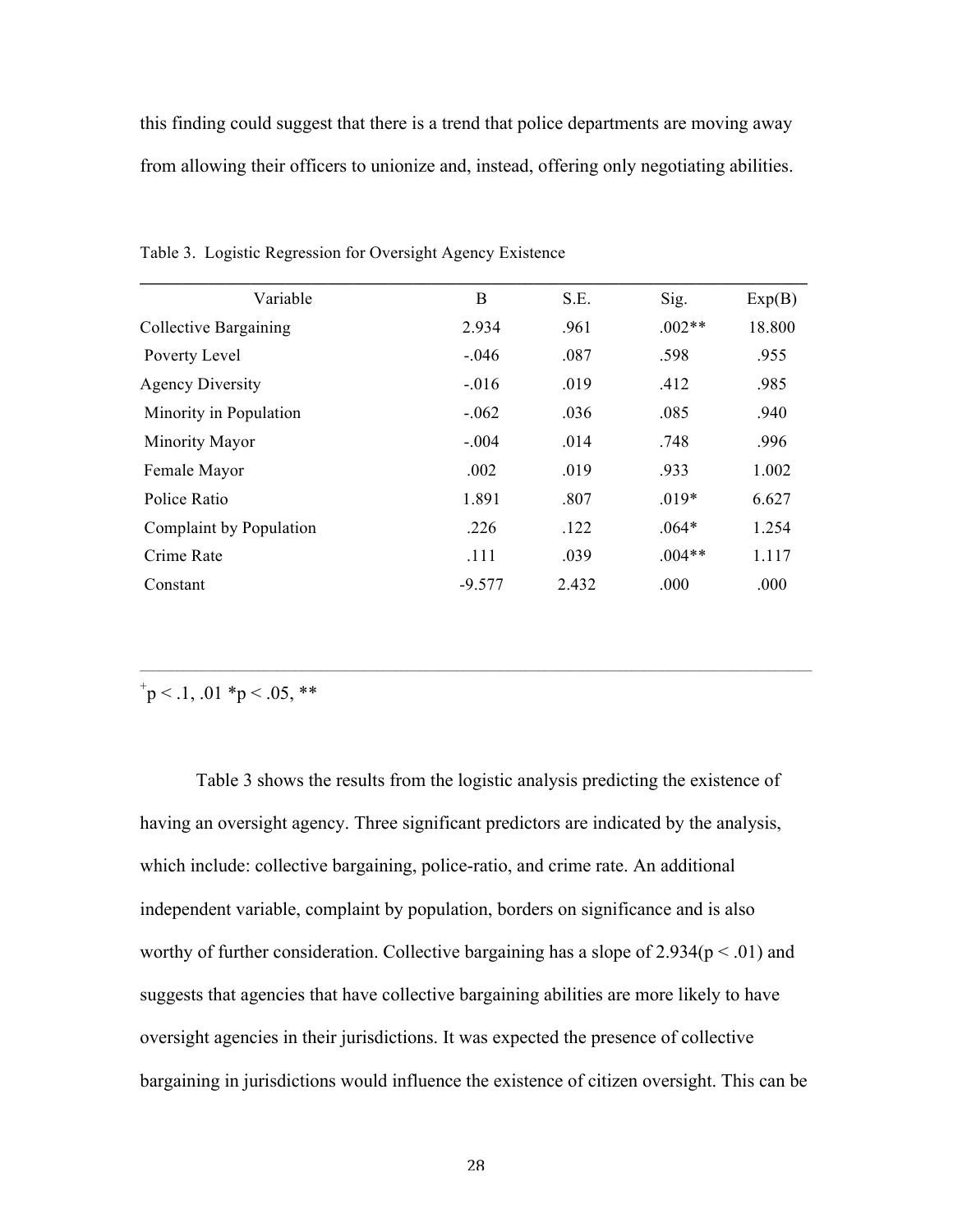due to the notion that a local government might find it necessary to have citizen oversight in order to review the fairness of the collective bargaining process for officers and if those officers should have it at all.

Secondly, the police-ratio variable exhibits a slope of 1.891 ( $p < .05$ ), which indicates that jurisdictions with higher police-citizen ratios are more likely to have an oversight agency. The significant relationship between the police-ratio variable and oversight was not expected. However, this relationship may due to more police officers being present in a city, which allows for more contact with that city's population. Therefore, a city's government may find it essential to have external oversight to deal with issues that could arise from more contact between the police and citizens. As for crime rate, the slope of .004 ( $p < .01$ ) reveals that jurisdictions with higher crime rates are more likely to have existing oversight agencies. It can be interpreted, theoretically, that jurisdictions experiencing high crime rates are more likely to have citizen oversight. This can result from the concept that as more crimes are committed within a jurisdiction the greater chance a city finds it necessary to take action to reduce it's crime rate, resulting in implementing external oversight.

Complaints by population is hypothesized to have a positive relationship with the existence of oversight. With a slope of .226 and a significance level of .064, it slightly fails to reach the prerequisite level of .05. Considering the relatively small sample size, this result can be presented as meaningful and may indicate that higher level of complaints increase the likelihood of oversight existence; however, we find no support for the hypothesis indicating a positive relationship between complaints by population and oversight.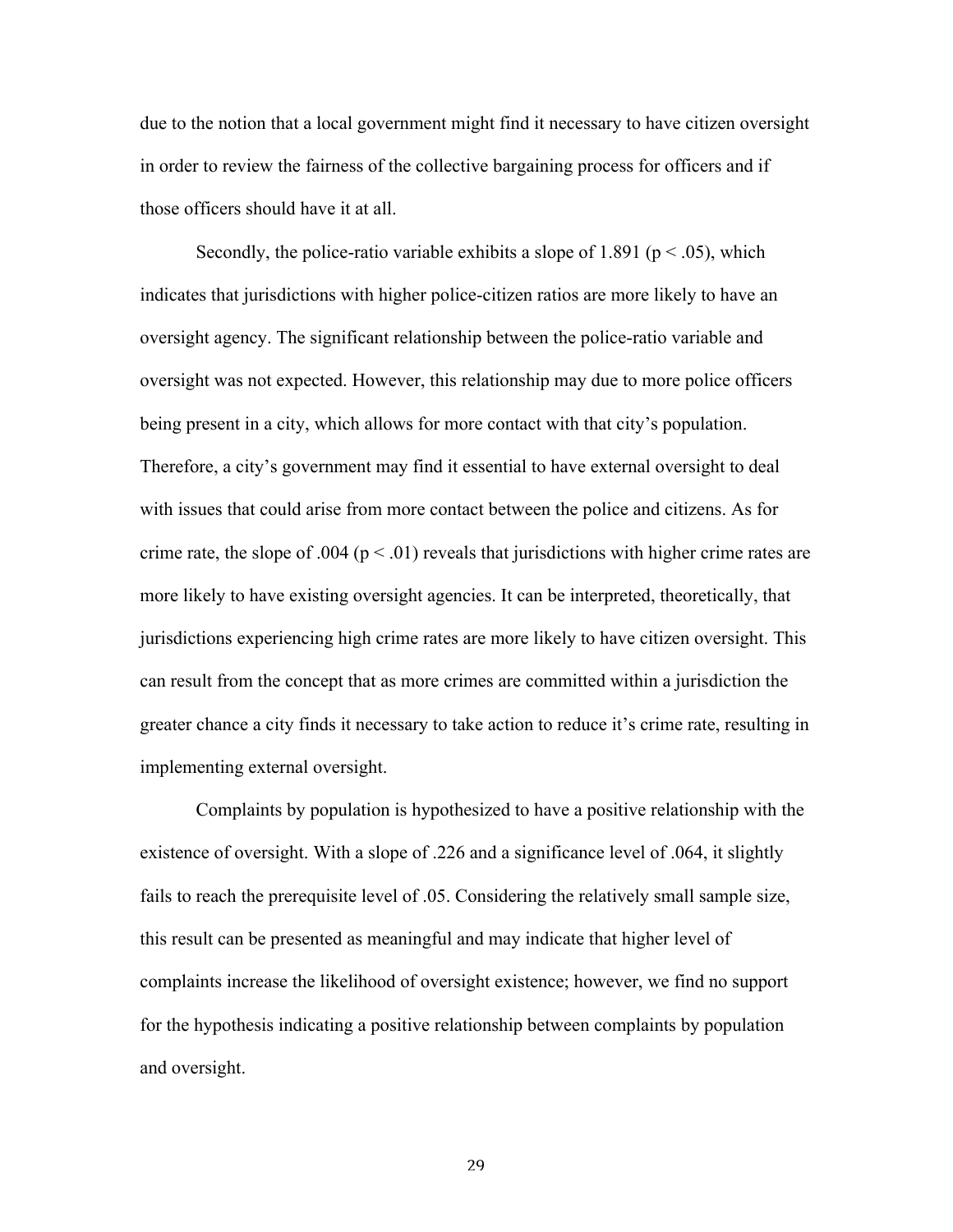Though minority mayor is projected to have a positive impact on the existence of oversight, the analysis reveals a negative, however not significant, relationship between the two variables with a slope of .004. The non-significant relationship between minority mayor and oversight in this study is contrary to previous and existing research. According to prior research conducted by Walker & Bumphus (1992) and Saltzstein (1989) the race of a city's mayor should have an effect on the existence of oversight agencies. Therefore, it is suggested that there is not a significant relationship in this analysis due to the interaction of minority mayor with the other variables presented. While female mayor reveals a positive slope of.002, the finding is not significant.

The three remaining variables poverty level, agency diversity, and minority in population reveal no significant relationships with the existence of oversight, with all three respectively having negative slopes of -.046, -.016, and -.062. Poverty level and agency diversity are included as control variables; therefore, no expected relationships are hypothesized. The non-significance of the minority in population variable is consistent with the finding from Walker and Bumphus (1992) that identified the existence of oversight in both small and large minority jurisdictions.

## *Limitations/Delimitations*

Limitations of existing data are present among prior research. Many studies provide factors such as concern over police accountability, poor-police community relations, increases in the number of citizen complaints, and poor citizen complaint processes as reasons for growth in oversight (Walker, 2001; Hudson, 1971; Burns & Hollwedel, 2012; Banks, 2013; Stone & Bobb, 2002; Saltzstein, 1989; Bobb, 2002;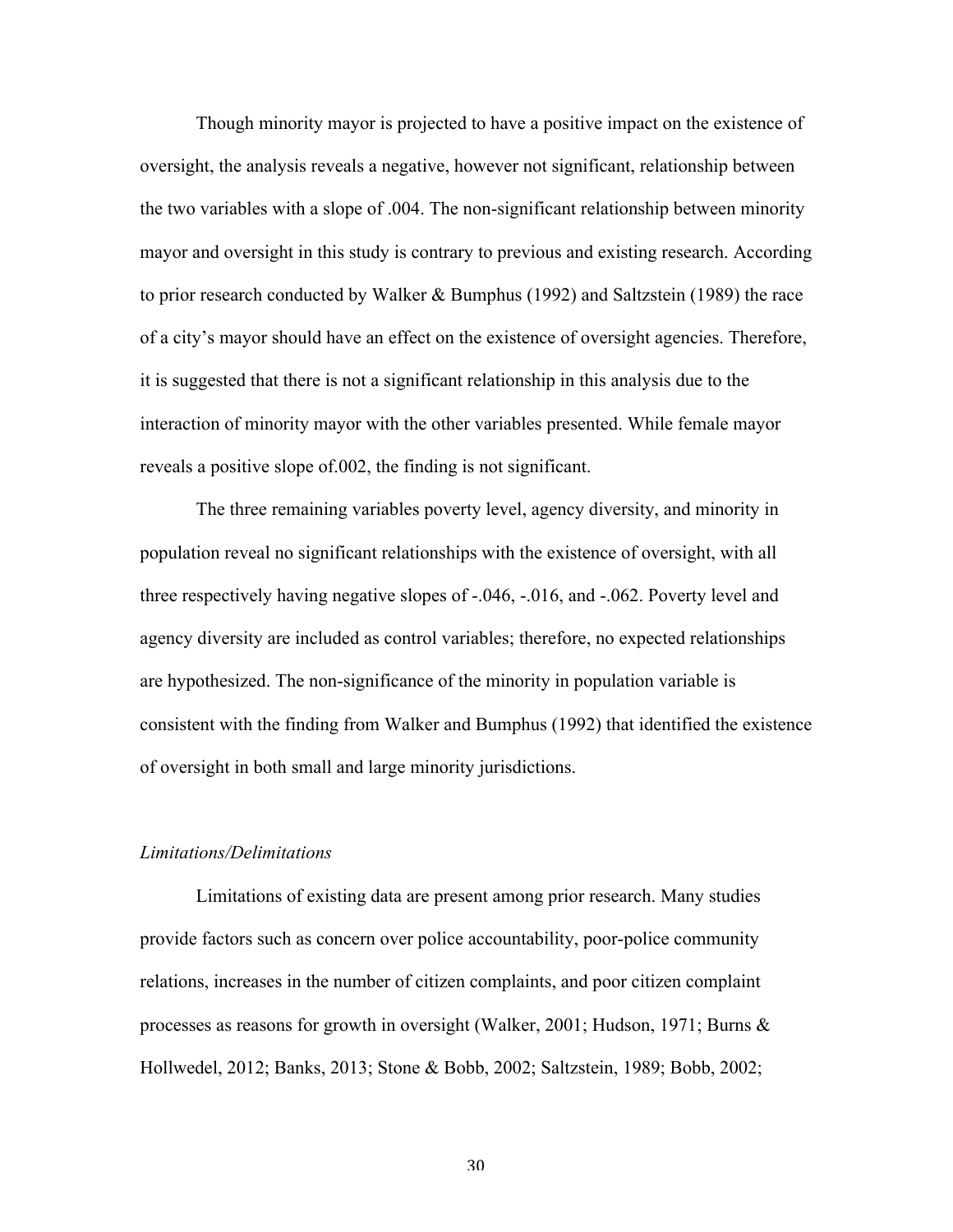Walker & Bumphus, 1992). Much of this research has been historical in nature and has yet to examine the potential influential power of other factors on the existence of oversight like the ones presented in this study. Additionally, previous research has mainly concentrated only on explaining the growth of external oversight and not existence, in general (Walker, 2001; Hudson, 1971; Burns & Hollwedel, 2012; Bobb, 2002).

This particular study is the first of its kind; thus it is primarily exploratory in nature. It does not attempt to provide a longitudinal analysis of citizen oversight or test the theory presented. Therefore, the main attempt is to offer a foundation and beginning exploratory framework for existence. Due to the lack of extensive exploratory studies, this research sets out to give an empirical, cross-sectional analysis of potential reasons for external oversight existence in a non-historical context. Although the growth of these organizations is important and necessary to understanding this phenomenon, it is not the concentration of this analysis. The intention is not to examine growth, but rather to provide possible factors for the existence of citizen oversight. As with all existing data analysis, there may be issues with validity, completeness, and accuracy. Finally, consideration should always been given to how and why the data is collected and the political priorities that may be evident, especially in governmental data collection.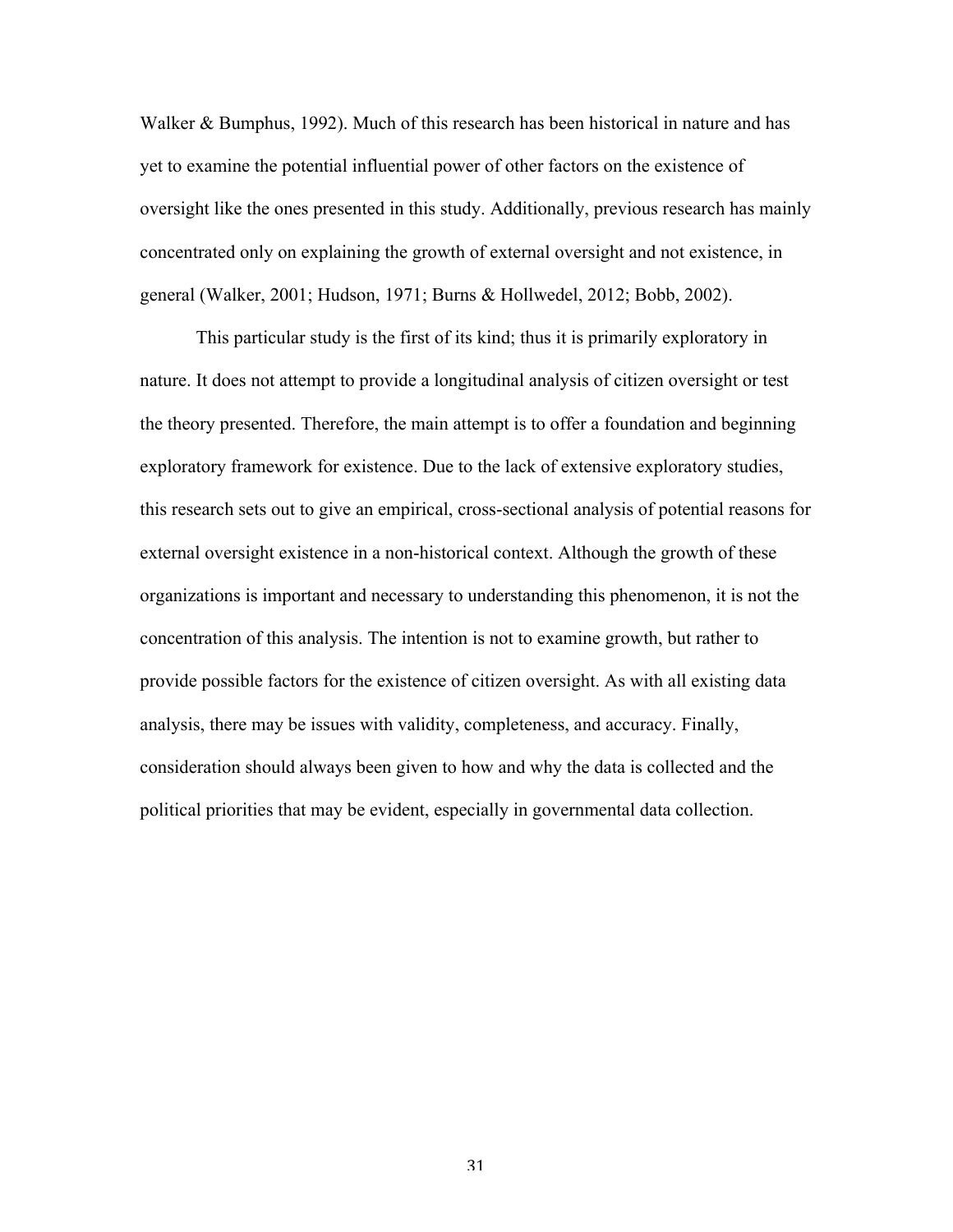## CHAPTER VII

#### Discussion

As presented in the hypotheses, it was expected that the presence of collective bargaining in jurisdictions would have an influence on the existence of oversight in the agencies observed. In addition, it was expected that a higher crime rate within a jurisdiction would impact the existence of citizen oversight. As for complaints by population, it was expected that it would positively relate to the existence of citizen oversight. Even though no significant relationship was noted between complaints by population and oversight at the .05 level, it came exceedingly close to yielding a significant relationship, which may indicate the influence of a small sample size. Conversely, it was expected that a higher level of mayoral diversity would positively relate to the existence of citizen oversight. Unfortunately, this was not the case. A positive and significant relationship was not detected between minority mayor and oversight. Interestingly, cities with a higher percent of female mayors in the last 30 years did indicate a positive relationship with oversight, but the findings were not significant.

It can be interpreted, theoretically, that jurisdictions experiencing high crime rates are more likely to have citizen oversight. This can result from the concept that as more crimes are committed within a jurisdiction the greater chance a city finds it necessary to take action to reduce its' crime rate, resulting in implementing external oversight. It can also be inferred that agencies with collective bargaining are more likely to have a form of oversight. This can be due to the notion that a local government might find it necessary to have citizen oversight in order to review the fairness of the collective bargaining process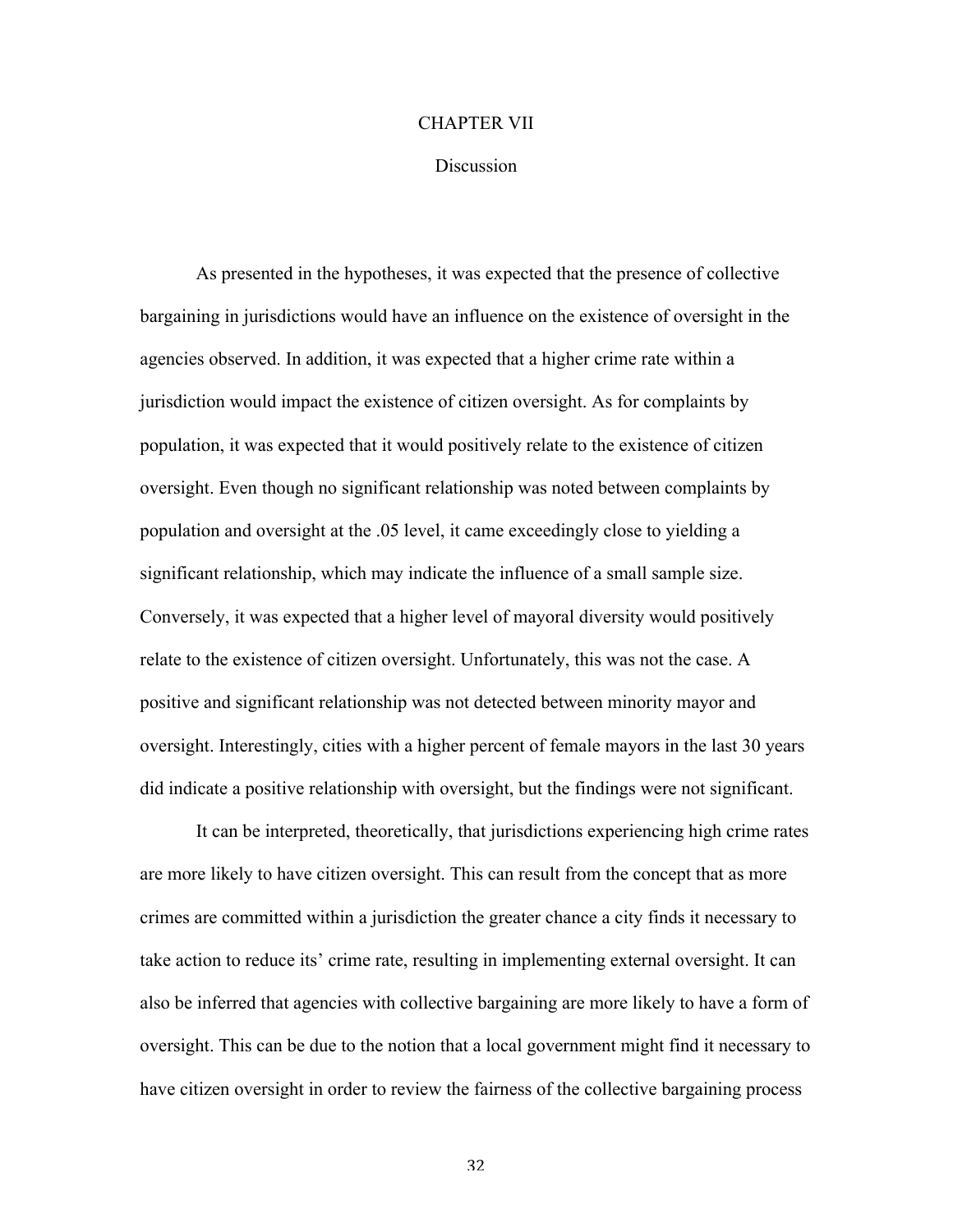of officers and if those officers should have it at all. Therefore, both higher crime rates and the ability for police officers to enter into collective bargaining emerge as two deterministic factors related to the existence of oversight. According to the environmental determinism perspectives, these factors may exert pressure on local governments to institute external oversight due to real or perceived community relations problems. Saltzstein (1989) has noted the perceptions of crime in large metropolitans with visible minority populations may exert pressure on local governments to manage perceptions by implementing new programs and procedures.

The significant relationship between police ratio and oversight may insinuate that jurisdictions having a higher police-citizen ratio may choose to implement an external review process. As mentioned earlier, more police officers present in a city allows for more contact with that city's population. Therefore, a city's government may find it essential to have external oversight to deal with issues that could arise from more contact between the police and citizens. The presence of more police officers and greater contact with the public leads to the potential for more complaints against the police. Although, no significant relationship was indicated between complaints by population and oversight, the positive relationship and close significance level implies that complaints could have an effect on whether or not a city has citizen oversight, even though the relationship is not as significant as other variables. Previous studies suggested that an increase in complaints have an effect on the existence of oversight (Ferdik, 2013; Farrow & Pham, 2003; Burns & Hollwedel, 2012; Goldsmith & Lewis, 2000; Bobb, 2002). .

Even though it was suggested that the level of poverty might control for the existence of oversight due to the belief that individuals who are below the poverty line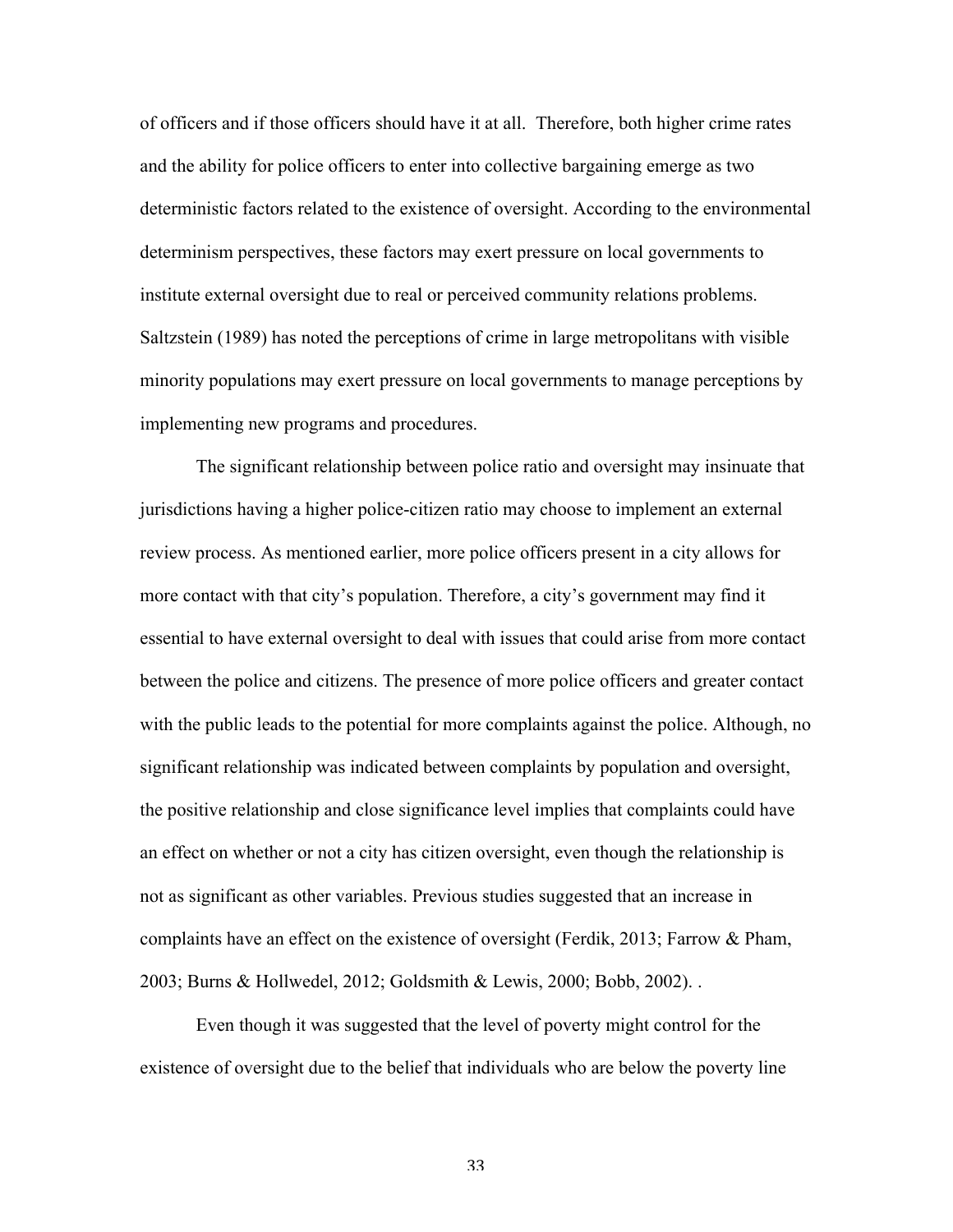may have a worse view of the police, this was not suggested by the analysis. The access to the citizen complaints process may be a factor influencing this finding. Based on the research by Walker & Bumphus (1992), it was expected that cities with a higher percent of African American mayors in the last 30 years would influence those cities having citizen oversight. Although this was not concluded in the analysis, it is suggested that voting trends in a city could have an effect on whether or not a local government decides to implement oversight. It is further suggested that African American mayoral-ship may not have a correlation with cities that have a larger African American population, which could ultimately have an effect on external oversight existence.

Concerning African American communities, Saltzstein (1989) indicated in her study that in some urban jurisdictions the implementation of external review of the police stemmed from a form of community-oriented policing. This occurred through a specific style of community-oriented policing, which was geared toward the needs of African American communities. Therefore, external oversight had become a form of communityoriented policing to help address issues concerning a particular minority population. Although, this analysis does not observe specific styles of community-oriented policing and its affect on minority populations, there are a few things to take away from this concept.

It can, therefore, be hypothesized that the reason for no significant relationship between minority mayor and oversight is due to the notion that the mayor may be unable to influence the installation of citizen oversight as much as it was theorized. In addition, the race of a mayor may not matter at all as to whether a city has an external oversight entity. The other variable concerning the African American community, minority in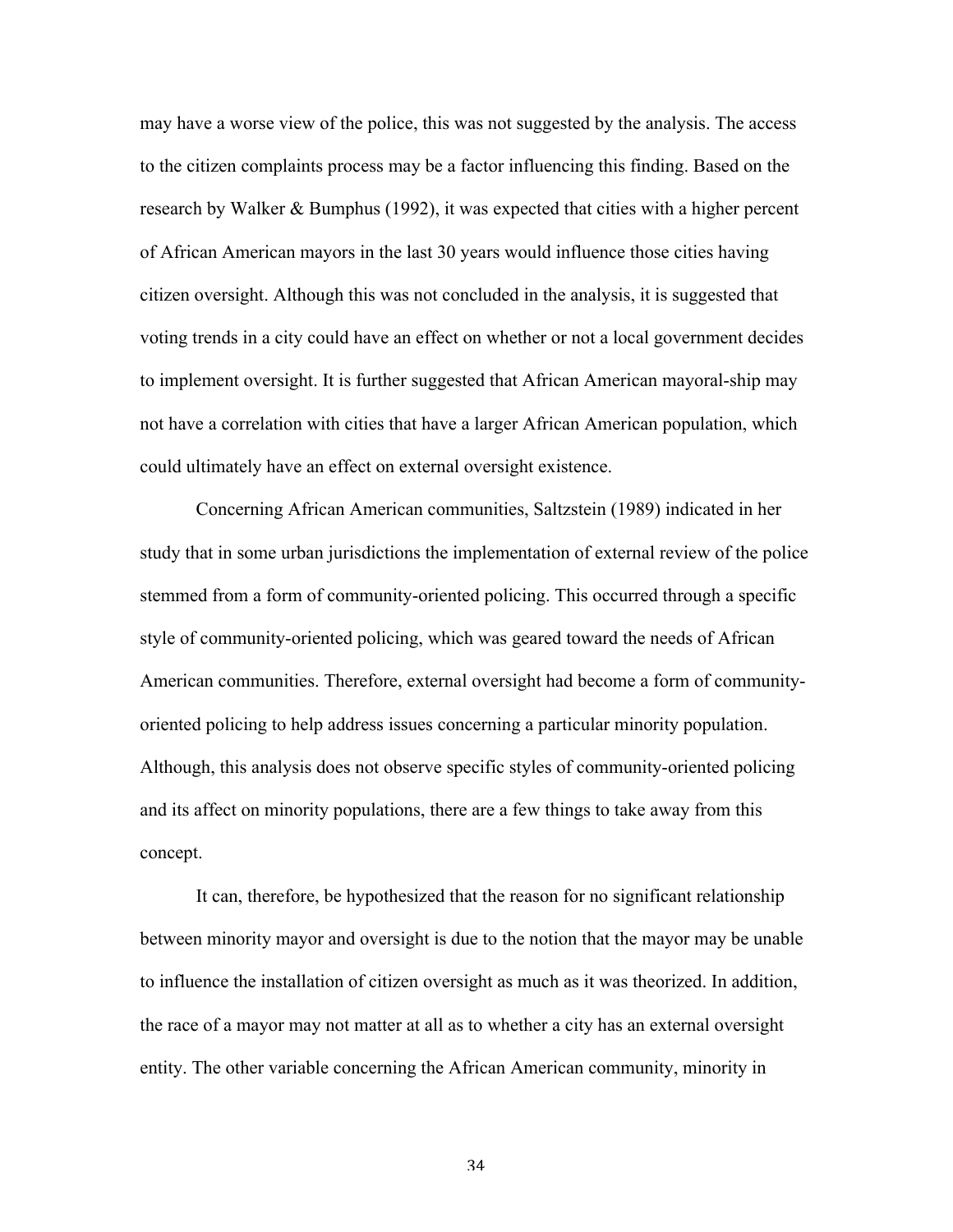population, does not show any relationship to oversight. Again, extant research (Walker & Bumphus, 1992) noted the variety of oversight agencies existing across jurisdictions with varying degrees of minority representation.

The factors utilized and observed in this study have significant relevance to the theory of environmental determinism introduced earlier. Using local governments as the units of analysis, this analysis suggests that environmental influences are indeed at play. Overall crime rate, police-citizen ratio, and collective bargaining emerge as significant predictors of the existence of oversight. These external variables may exert influence on local governments to establish citizen oversight as a way to manage organizational complexity. It can be posited that local governments are constrained by these variables in their decision-making processes.

As Whittington (1988), proposes, circumstantial constraints within an environment present limited and specific effects that dramatically reduce the number of options and ways in which an organization can behave. Therefore, it is implied that the environment ultimately shapes organizational behavior and strategies for adaptation (Whittington, 1988). In this case, constraints of an environment that ultimately determines how an organization (local government) may behave are comprised of crime rates, minority population, minority mayor, female mayor, and collective bargaining, agency diversity, complaints by population, police-citizen ratio, and poverty level. These constraints, whether social or structural, can be theoretically viewed as reasons for a local government being reactive toward the constraints, resulting in the implementation of external oversight.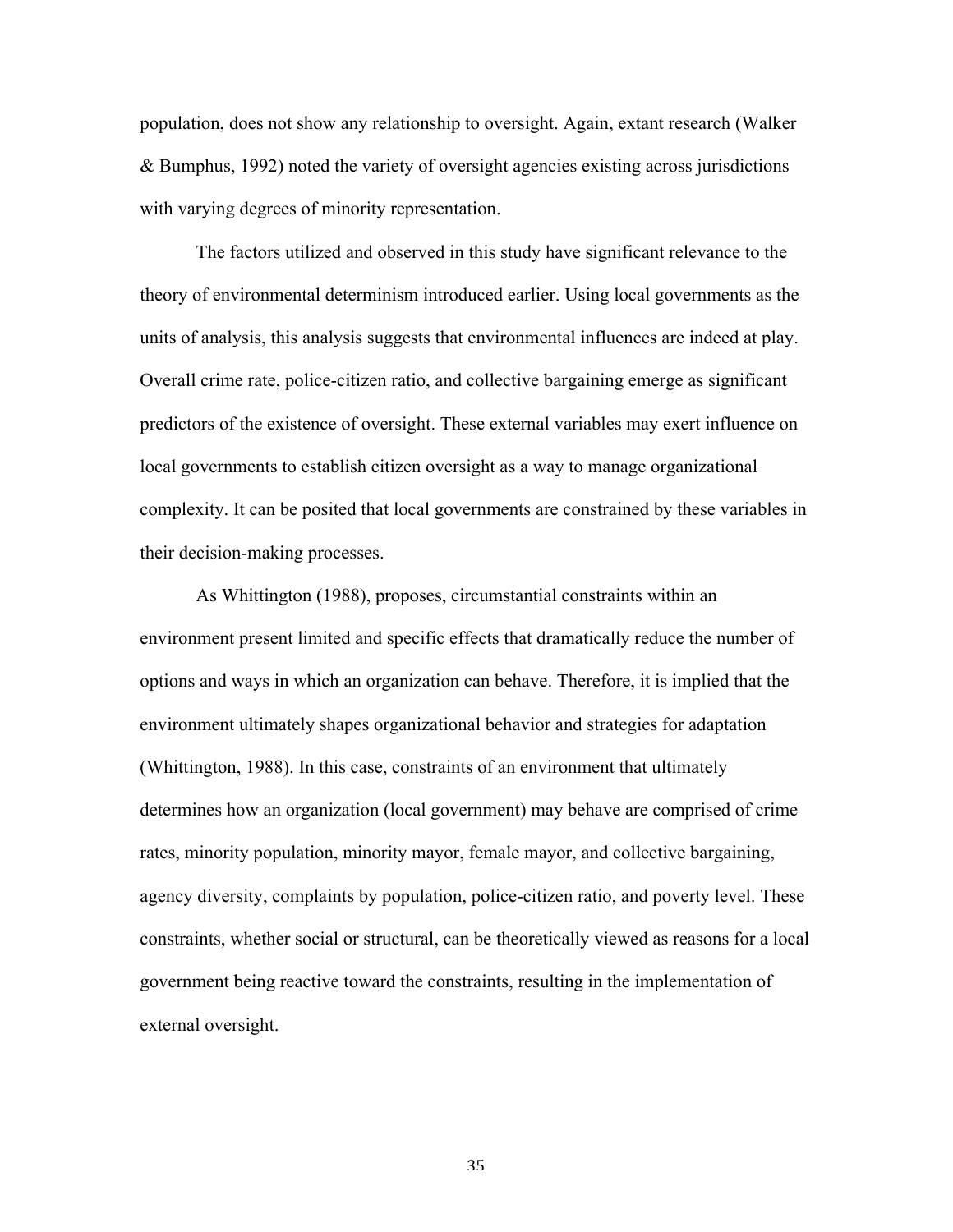## CHAPTER VIII

### Summary and Conclusion

This study implies that there are certain environmental factors within a local government and police department that have a significant relationship with the existence of external oversight. In addition, it is evident that there are other factors and reasons for external oversight existence other than various types of external review and complaint processes. Although it is still important to investigate the influence of the aforementioned factors, the inclusion of more traditional variables are pertinent to further understanding why a local government is more apt to have external oversight. Further implications include the notion that departments with collective bargaining, higher police-citizen ratio, and higher crime rates have a significant effect on external oversight existence. This indicates that local governments and departments experiencing a greater interaction with the public and a higher number of crimes committed are more likely to implement an external oversight process.

There is an obvious need for further empirical research into the phenomenon of external oversight existence. Furthermore, the factors observed as potential reasons for the growth or existence of external oversight might need to be re-evaluated. For example, the ability for police departments to allow its' officers to have collective bargaining rights should be included in future studies, rather than the right to unionize. Over half of the police departments observed had some form of collective bargaining. This may suggest that unionization may be becoming a process of the past. With so many local governments allowing its' officers to have negotiating rights, a symbiotic relationship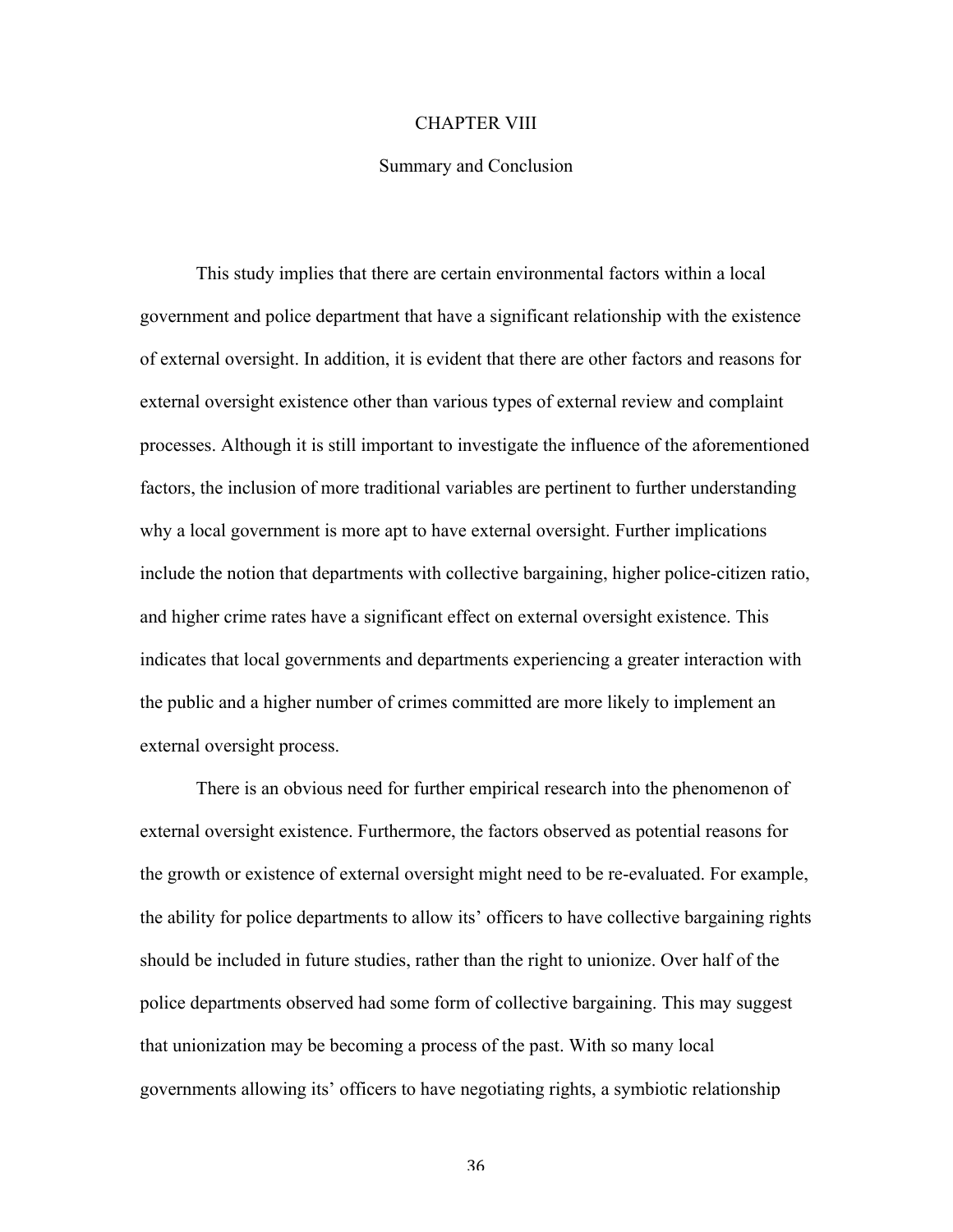between oversight and collective bargaining is a possibility and may be more correlative than causal. To further imply the importance of including collective bargaining in future analysis, it must be reiterated that out of the nine variables presented, collective bargaining was one of only three factors that exhibited the prerequisite level of significance.

It is evident that the crime rate of a city does have an impact of whether a city installs an external oversight process. For future studies, it would be interesting to investigate if specific crimes have an effect on external oversight existence and not just the overall crime rate. For over two decades, the majority of research conducted concerning external oversight has been conducted from a historical context. This study does not definitively conclude why a local government has an external oversight organization. One study, alone, cannot accomplish this task. Therefore, it is encouraged that future research and inquiries into this topic should take a similar exploratory and empirically investigative path to further understanding the existence of these organizations.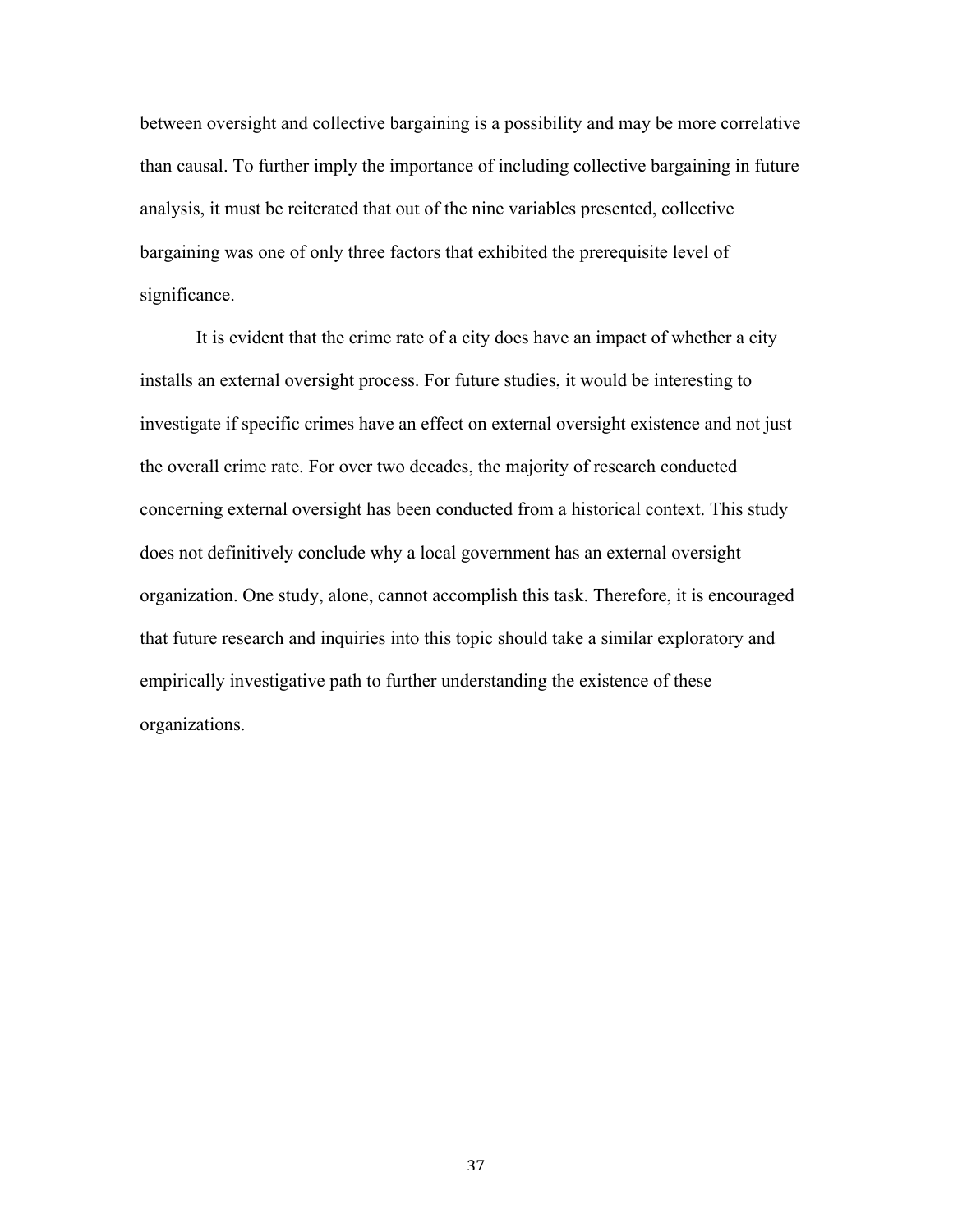## **REFERENCES**

- Banks, C. (2013). *Criminal Justice Ethics: Theory and Practice*. Los Angeles, California: SAGE Publications.
- Bedeian, A. G. (1990). Research Notes and Communications Choice and Determinism: A Comment. *Strategic Management Journal, 11*, 571-573.
- Bobb, M. (2002). Internal and External Police Oversight in the United States (pp. 1-25). Los Angeles, California.
- Child, J. (1997). Strategic Choice in the Analysis of Action, Structure, Organizations and Environment *Organization Studies, 18*.
- Crouch, C., & Farrell, H. (2004). Breaking the Path of Institutional Development? Alternatives to the New Determinism. *Rationality and Society*.
- De Angelis, J. (2009). Assessing the Impact of Oversight and Procedural Justice on the Attitudes of Individuals Who File Police Complaints. *Police Quarterly, 12*, 214- 236.
- Farrow, J., & Pham, T. (2003). Citizen Oversight of Law Enforcement: Challenge and Opportunity. *Police Chief, 70*, 22-29.
- Ferdik, F. V., Rojek, J., & Alpert, G. P. (2013). Citizen Oversight in the United States & Canada: An Overview. *Police Practice & Research, 14*, 104-116.
- Finn, P. (2000). Getting Along with Citizen Oversight. *FBI Law Enforcement Bulletin, 69*, 22-27.
- Goldsmith, A., & Lewis, C. (2000). *Civilian Oversight of Policing: Governance, Democracy and Human Rights*. Oxford and Portland, Oregon: Hart Publishing.
- Gopalakrishnan, S., & Dugal, M. (1998). Strategic Choice Versus Environmental Determinism: A Debate Revisited. *The International Journal of Organizational Analysis, 6*, 146-164.
- Hollwedel, R., & Burns, T. (2012). A Current Sampling of Civilian Oversight of Law Enforcement Practices in the United States (pp. 1-24).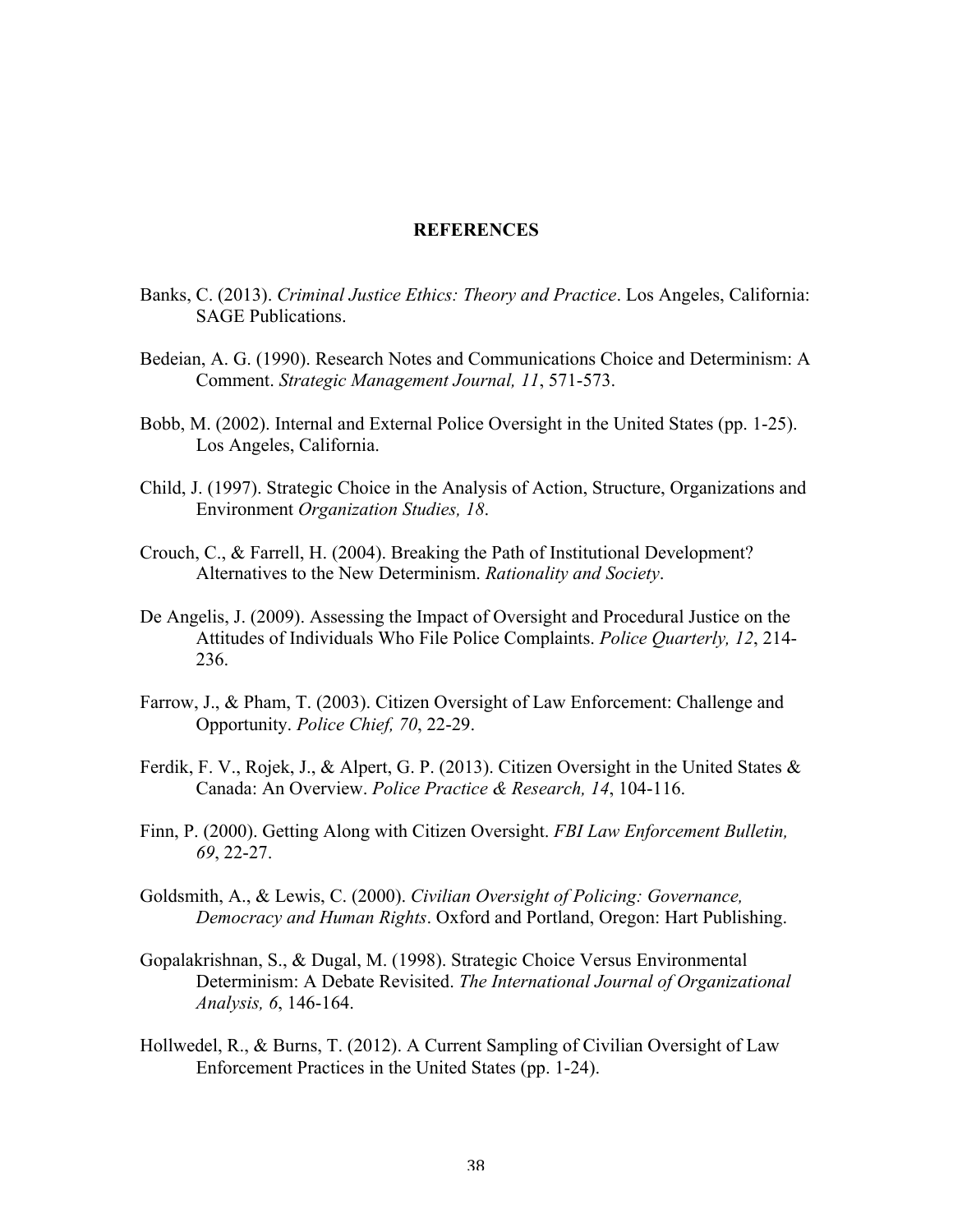- Hrebiniak, L. G., & Joyce, W. F. (1985). Organizational Adaptation: Strategic Choice and Environmental Determinism *Administrative Science Quarterly, 30*, 336-349.
- Hudson, J. R. (1971). Police Review Boards and Police Accountability. *Law and Contemporary Problems, 36*, 515-538.
- Mintzberg, H., & Waters, J. A. (1985). Of Strategies, Deliberate and Emergent. *Strategic Management Journal, 6*, 257-272.
- Mohr, B. A. (2007). *The Use of Performance Measurement in Civilian Oversight in the United States.* University of New Mexico.
- Porter, L. E., & Prenzler, T. (2012). Police Oversight in the United Kingdom: The Balance of Independence and Collaboration *International Journal of Law, Crime, and Justice, 40*, 152-171.
- Prenzler, T. (2000). Civilian Oversight of the Police. *British Journal of Criminology, 40*, 659-674.
- Prenzler, T., & Ronken, C. (2001). Models of Police Oversight: A Critique. *Policing and Society, 11*, 151-180.
- Ramirez, J., & Randall, S. (2011). Policing the Police: Formal and Informal Police Oversight Mechanisms in the Americas. *Canadian Defence & Foreign Affairs Institute*, 1-29.
- Saltzstein, G. H. (1989). Black Mayors and Police Policies. *Journal of Politics, 51*, 525- 544.
- Stone, C. (2007). Tracing Police Accountability in Theory and Practice: From Philadelphia to Abuja and Sao Paulo. *Theoretical Criminology, 11*, 245-259.
- Stone, C., & Bobb, M. (2002). *Civilian Oversight of the Police in Democratic Societies*. Paper presented at the Global Meeting on Civilian Oversight of Police, Los Angeles, California.
- Walker, S. (2001). *Police Accountability: The Role of Citizen Oversight*. Omaha, Nebraska: Wadsworth/Thomson Learning.
- Walker, S., & Bumphus, V. W. (1992). The Effectiveness of Civilian Review: Observations on Recent Trends and New Issues Regarding the Civilian Review of the Police. *American Journal of Police, 11*, 1-26.
- Whittington, R. (1988). Environmental Structure and Theories of Strategic Choice. *Journal of Management Studies, 25*, 521-536.